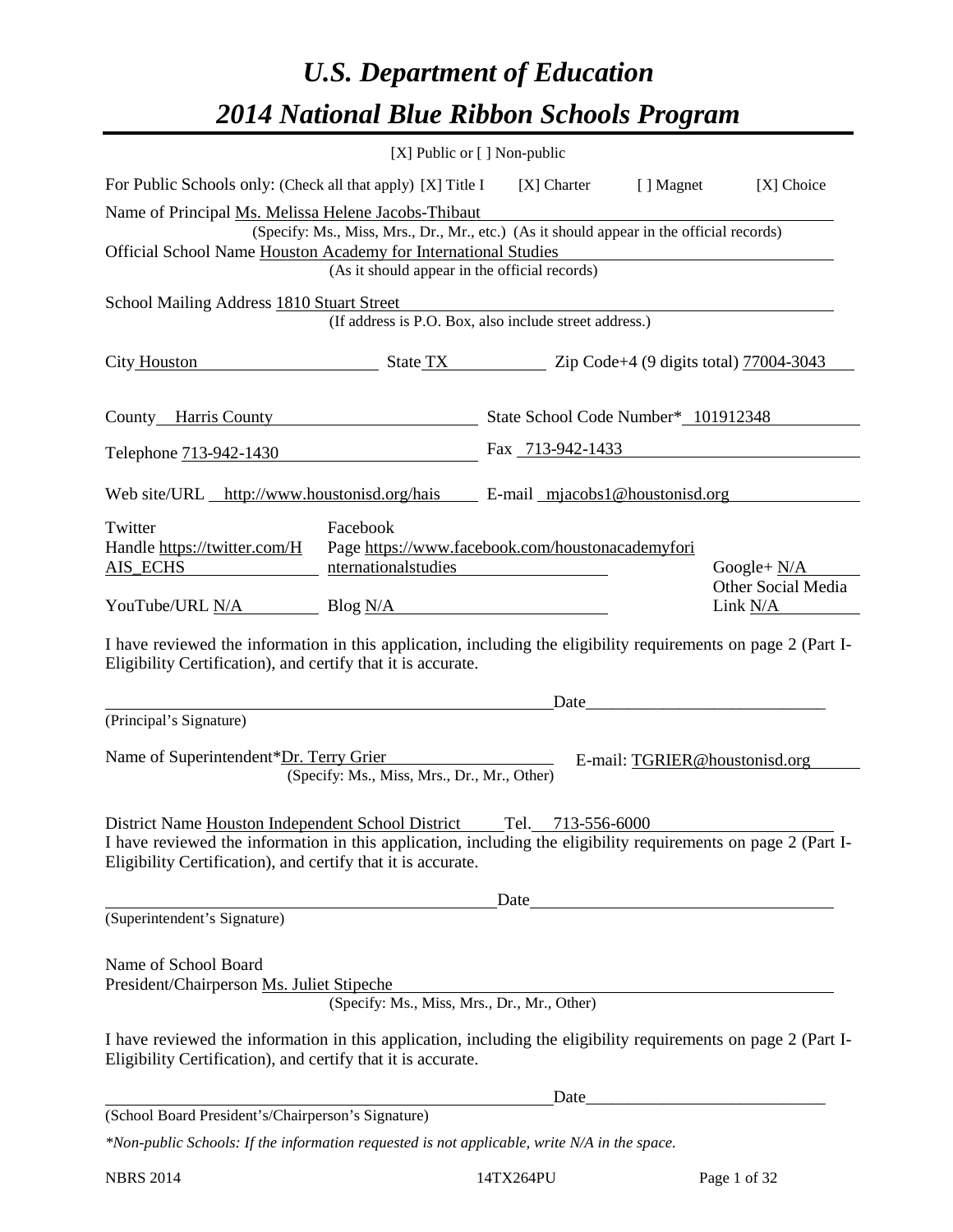#### **Include this page in the school's application as page 2.**

The signatures on the first page of this application (cover page) certify that each of the statements below concerning the school's eligibility and compliance with U.S. Department of Education, Office for Civil Rights (OCR) requirements is true and correct.

- 1. The school configuration includes one or more of grades K-12. (Schools on the same campus with one principal, even a K-12 school, must apply as an entire school.)
- 2. The school has made its Annual Measurable Objectives (AMOs) or Adequate Yearly Progress (AYP) each year for the past two years and has not been identified by the state as "persistently dangerous" within the last two years.
- 3. To meet final eligibility, a public school must meet the state's AMOs or AYP requirements in the 2013-2014 school year and be certified by the state representative. Any status appeals must be resolved at least two weeks before the awards ceremony for the school to receive the award.
- 4. If the school includes grades 7 or higher, the school must have foreign language as a part of its curriculum.
- 5. The school has been in existence for five full years, that is, from at least September 2008 and each tested grade must have been part of the school for the past three years.
- 6. The nominated school has not received the National Blue Ribbon Schools award in the past five years: 2009, 2010, 2011, 2012, or 2013.
- 7. The nominated school has no history of testing irregularities, nor have charges of irregularities been brought against the school at the time of nomination. The U.S. Department of Education reserves the right to disqualify a school's application and/or rescind a school's award if irregularities are later discovered and proven by the state.
- 8. The nominated school or district is not refusing Office of Civil Rights (OCR) access to information necessary to investigate a civil rights complaint or to conduct a district-wide compliance review.
- 9. The OCR has not issued a violation letter of findings to the school district concluding that the nominated school or the district as a whole has violated one or more of the civil rights statutes. A violation letter of findings will not be considered outstanding if OCR has accepted a corrective action plan from the district to remedy the violation.
- 10. The U.S. Department of Justice does not have a pending suit alleging that the nominated school or the school district as a whole has violated one or more of the civil rights statutes or the Constitution's equal protection clause.
- 11. There are no findings of violations of the Individuals with Disabilities Education Act in a U.S. Department of Education monitoring report that apply to the school or school district in question; or if there are such findings, the state or district has corrected, or agreed to correct, the findings.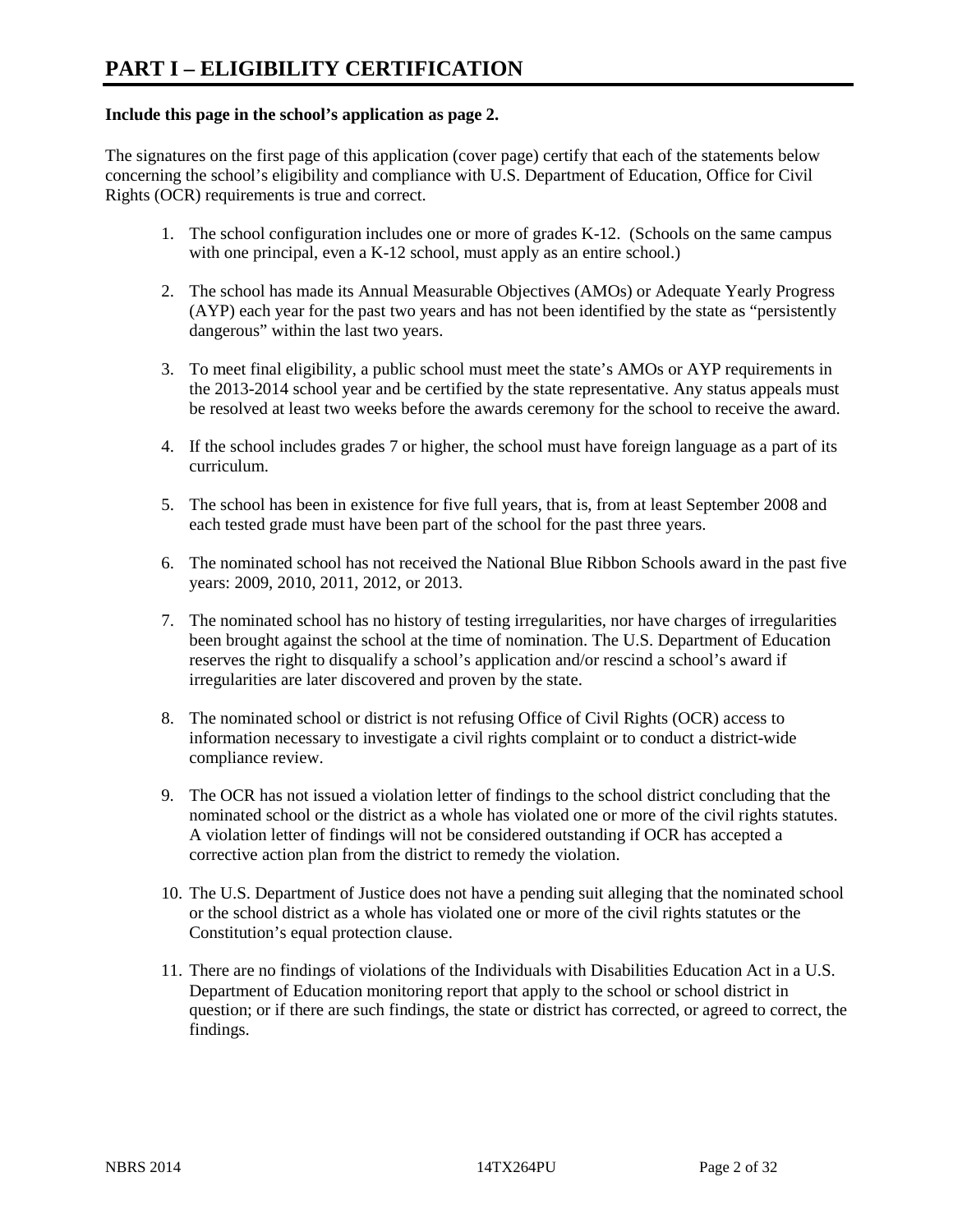### **PART II - DEMOGRAPHIC DATA**

#### **All data are the most recent year available.**

**DISTRICT** (Question 1 is not applicable to non-public schools)

| -1. | Number of schools in the district | 184 Elementary schools (includes K-8) |
|-----|-----------------------------------|---------------------------------------|
|     | (per district designation):       | 47 Middle/Junior high schools         |
|     |                                   | 44 High schools                       |
|     |                                   | 5 K-12 schools                        |

#### 280 TOTAL

**SCHOOL** (To be completed by all schools)

- 2. Category that best describes the area where the school is located:
	- [X] Urban or large central city
	- [ ] Suburban with characteristics typical of an urban area
	- [ ] Suburban
	- [ ] Small city or town in a rural area
	- [ ] Rural
- 3.  $8$  Number of years the principal has been in her/his position at this school.
- 4. Number of students as of October 1 enrolled at each grade level or its equivalent in applying school:

| Grade                           | # of         | # of Females | <b>Grade Total</b> |
|---------------------------------|--------------|--------------|--------------------|
|                                 | <b>Males</b> |              |                    |
| <b>PreK</b>                     | 0            | $\theta$     | $\Omega$           |
| K                               | 0            | 0            | 0                  |
| $\mathbf{1}$                    | 0            | 0            | 0                  |
| $\overline{2}$                  | 0            | 0            | 0                  |
| 3                               | 0            | 0            | 0                  |
| 4                               | 0            | 0            | 0                  |
| 5                               | 0            | 0            | 0                  |
| 6                               | 0            | 0            | 0                  |
| 7                               | 0            | 0            | 0                  |
| 8                               | 0            | 0            | 0                  |
| 9                               | 40           | 79           | 119                |
| 10                              | 39           | 75           | 114                |
| 11                              | 47           | 63           | 110                |
| 12                              | 44           | 45           | 89                 |
| <b>Total</b><br><b>Students</b> | 170          | 262          | 432                |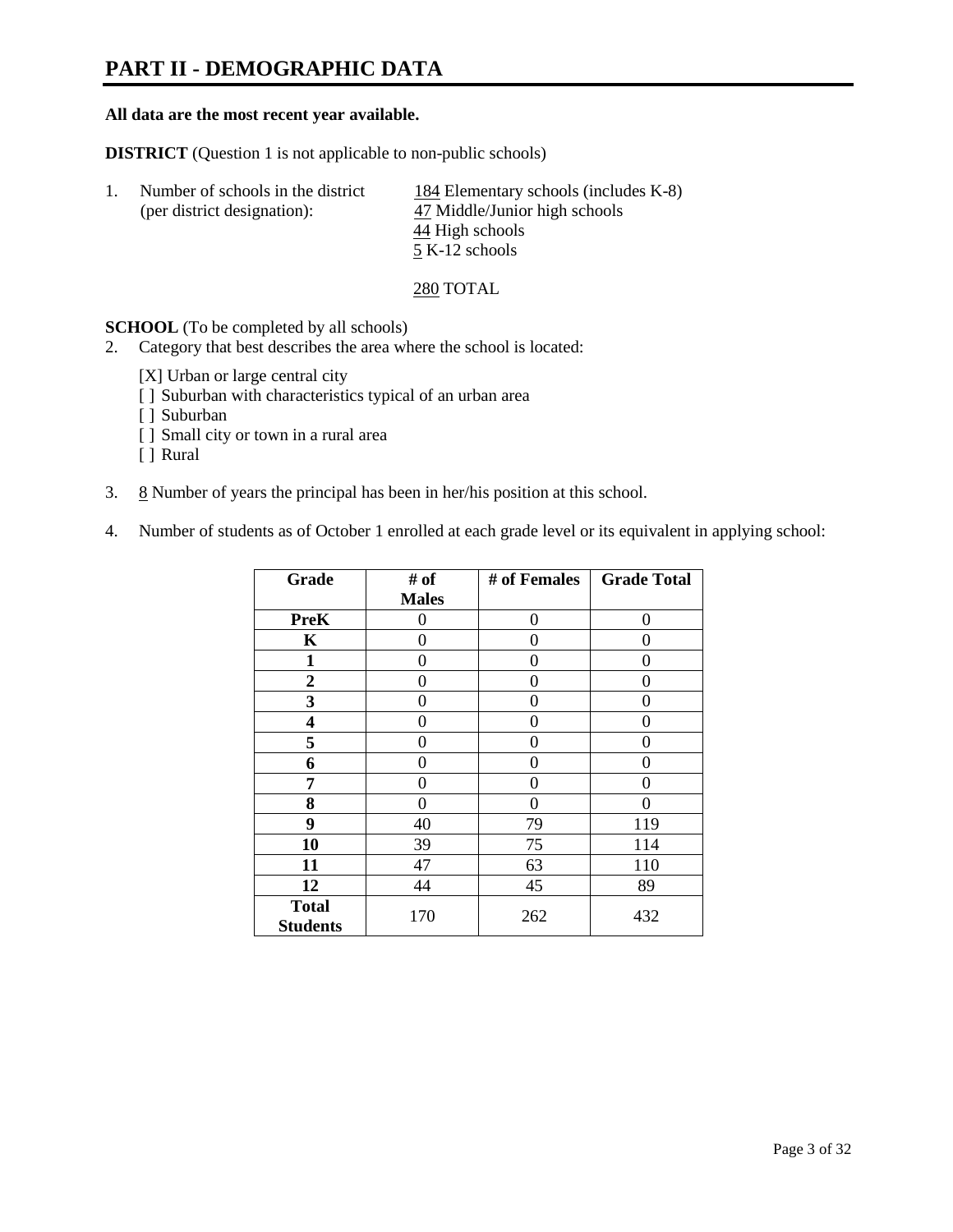the school: 1 % Asian

5. Racial/ethnic composition of  $1\%$  American Indian or Alaska Native 43 % Black or African American 50 % Hispanic or Latino 0 % Native Hawaiian or Other Pacific Islander 4 % White 1 % Two or more races **100 % Total**

(Only these seven standard categories should be used to report the racial/ethnic composition of your school. The Final Guidance on Maintaining, Collecting, and Reporting Racial and Ethnic Data to the U.S. Department of Education published in the October 19, 2007 *Federal Register* provides definitions for each of the seven categories.)

6. Student turnover, or mobility rate, during the 2012 - 2013 year: 2%

This rate should be calculated using the grid below. The answer to (6) is the mobility rate.

| <b>Steps For Determining Mobility Rate</b>    | Answer |
|-----------------------------------------------|--------|
| (1) Number of students who transferred to     |        |
| the school after October 1, 2012 until the    |        |
| end of the school year                        |        |
| (2) Number of students who transferred        |        |
| from the school after October 1, 2012 until   | 9      |
| the end of the 2012-2013 school year          |        |
| (3) Total of all transferred students [sum of |        |
| rows $(1)$ and $(2)$ ]                        |        |
| (4) Total number of students in the school as | 426    |
| of October 1                                  |        |
| $(5)$ Total transferred students in row $(3)$ | 0.021  |
| divided by total students in row (4)          |        |
| $(6)$ Amount in row $(5)$ multiplied by 100   | ႒      |

7. English Language Learners (ELL) in the school:  $1\%$ 

Number of non-English languages represented: 2 Specify non-English languages: Spanish Italian

8. Students eligible for free/reduced-priced meals: 73 %

Total number students who qualify: 314

4 Total number ELL

If this method is not an accurate estimate of the percentage of students from low-income families, or the school does not participate in the free and reduced-priced school meals program, supply an accurate estimate and explain how the school calculated this estimate.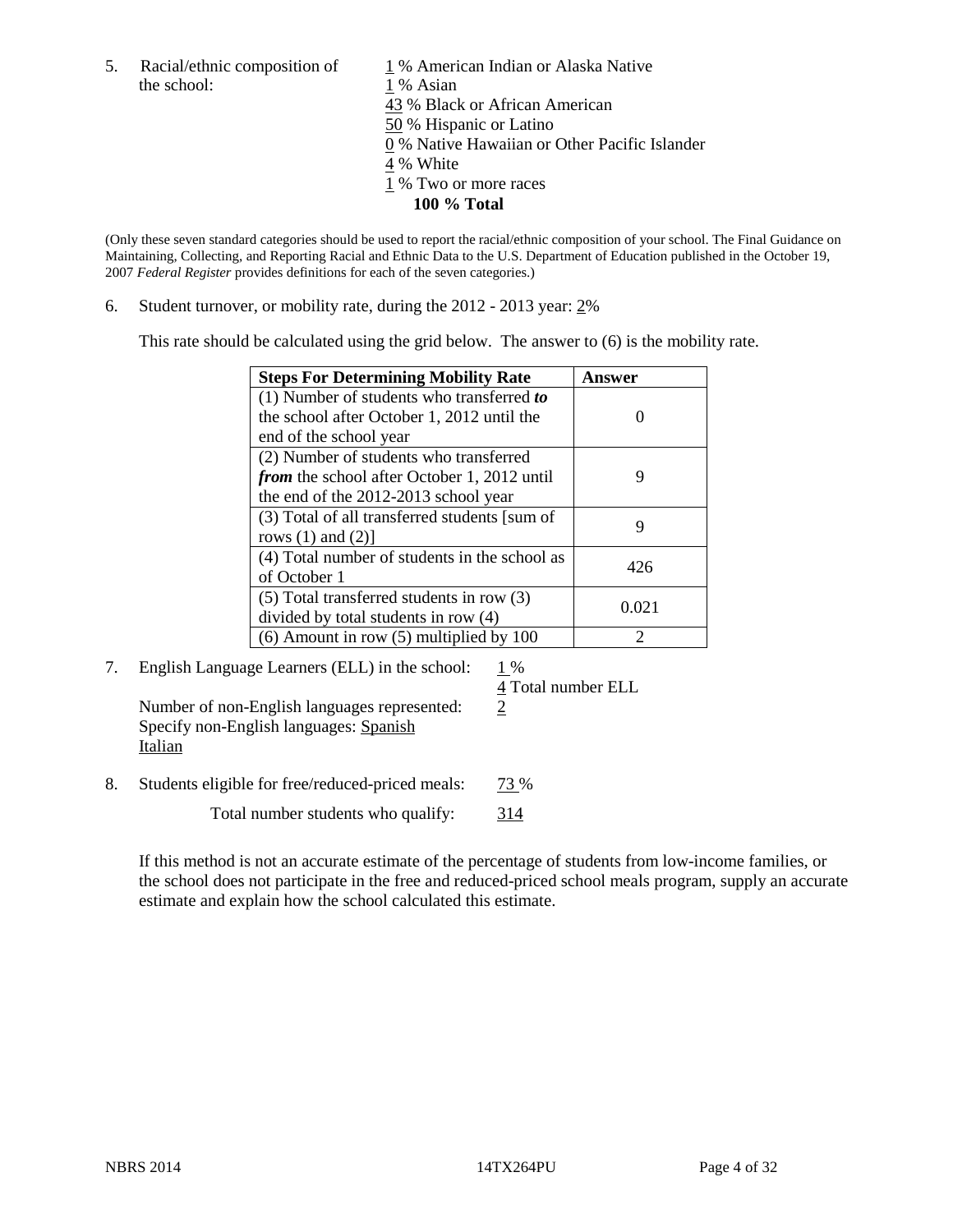5 Total number of students served

Indicate below the number of students with disabilities according to conditions designated in the Individuals with Disabilities Education Act. Do not add additional categories.

| 1 Autism                | 0 Orthopedic Impairment                 |
|-------------------------|-----------------------------------------|
| 0 Deafness              | 2 Other Health Impaired                 |
| 0 Deaf-Blindness        | 2 Specific Learning Disability          |
| 0 Emotional Disturbance | 0 Speech or Language Impairment         |
| 0 Hearing Impairment    | 0 Traumatic Brain Injury                |
| 0 Mental Retardation    | 0 Visual Impairment Including Blindness |
| 0 Multiple Disabilities | 0 Developmentally Delayed               |
|                         |                                         |

10. Use Full-Time Equivalents (FTEs), rounded to nearest whole numeral, to indicate the number of personnel in each of the categories below:

|                                       | <b>Number of Staff</b> |
|---------------------------------------|------------------------|
| Administrators                        |                        |
| Classroom teachers                    | 20                     |
| Resource teachers/specialists         |                        |
| e.g., reading, math, science, special |                        |
| education, enrichment, technology,    |                        |
| art, music, physical education, etc.  |                        |
| Paraprofessionals                     |                        |
| Student support personnel             |                        |
| e.g., guidance counselors, behavior   |                        |
| interventionists, mental/physical     |                        |
| health service providers,             |                        |
| psychologists, family engagement      |                        |
| liaisons, career/college attainment   |                        |
| coaches, etc.                         |                        |
|                                       |                        |

11. Average student-classroom teacher ratio, that is, the number of students in the school divided by the FTE of classroom teachers, e.g.,  $22:1$  21:1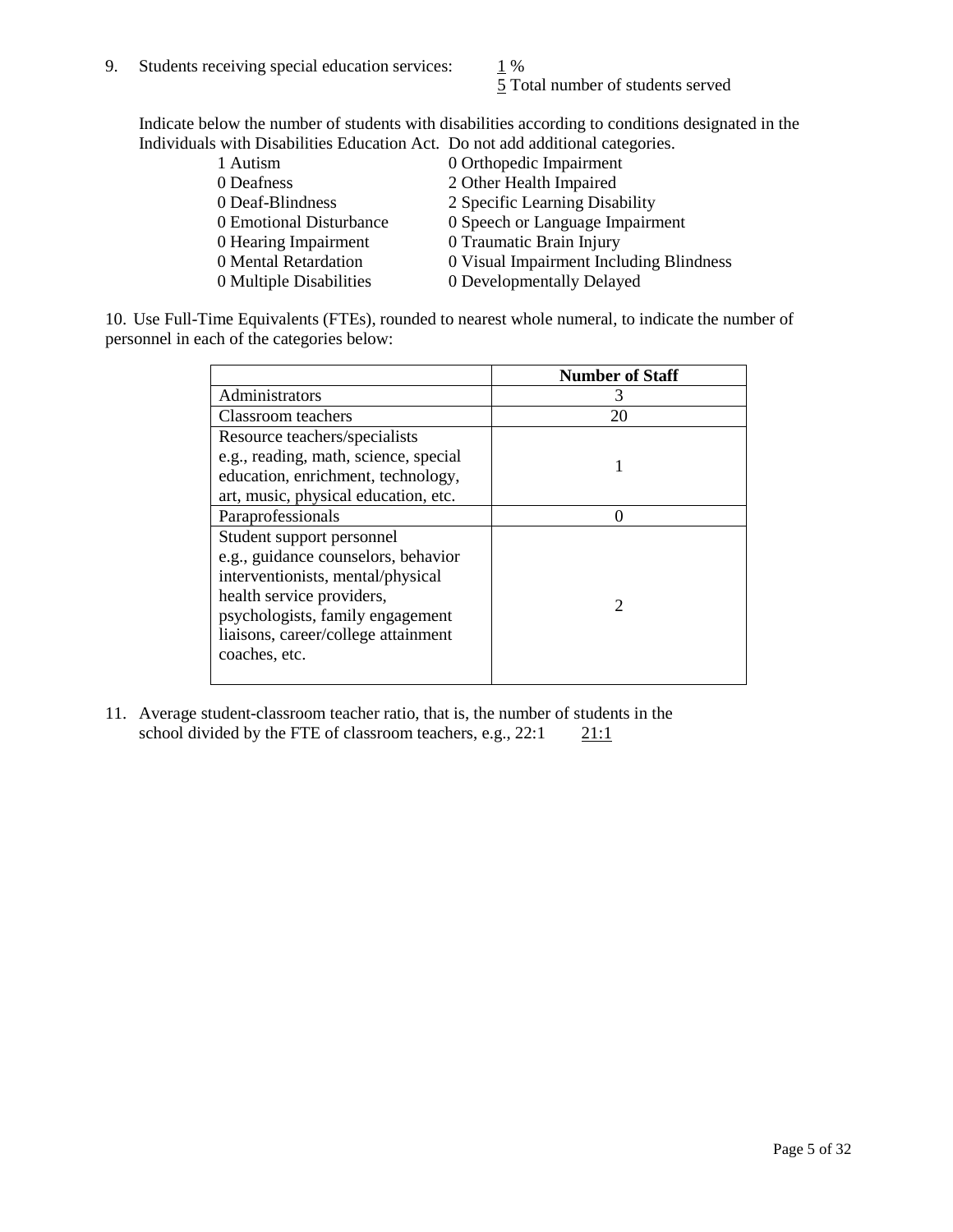12. Show daily student attendance rates. Only high schools need to supply yearly graduation rates.

| <b>Required Information</b> | 2012-2013 | 2011-2012 | 2010-2011 | 2009-2010 | 2008-2009 |
|-----------------------------|-----------|-----------|-----------|-----------|-----------|
| Daily student attendance    | 77%       | 97%       | 97%       | 97%       | 96%       |
| High school graduation rate | 99%       | 99%       | 100%      | $00\%$    | 0%        |

#### 13. **For schools ending in grade 12 (high schools)**

Show percentages to indicate the post-secondary status of students who graduated in Spring 2013

| <b>Post-Secondary Status</b>                  |     |
|-----------------------------------------------|-----|
| Graduating class size                         |     |
| Enrolled in a 4-year college or university    | 84% |
| Enrolled in a community college               | 10% |
| Enrolled in career/technical training program | 0%  |
| Found employment                              | 1%  |
| Joined the military or other public service   | 5%  |
| <b>Other</b>                                  | 0%  |

14. Indicate whether your school has previously received a National Blue Ribbon Schools award.  $Yes$  No  $X$ 

If yes, select the year in which your school received the award.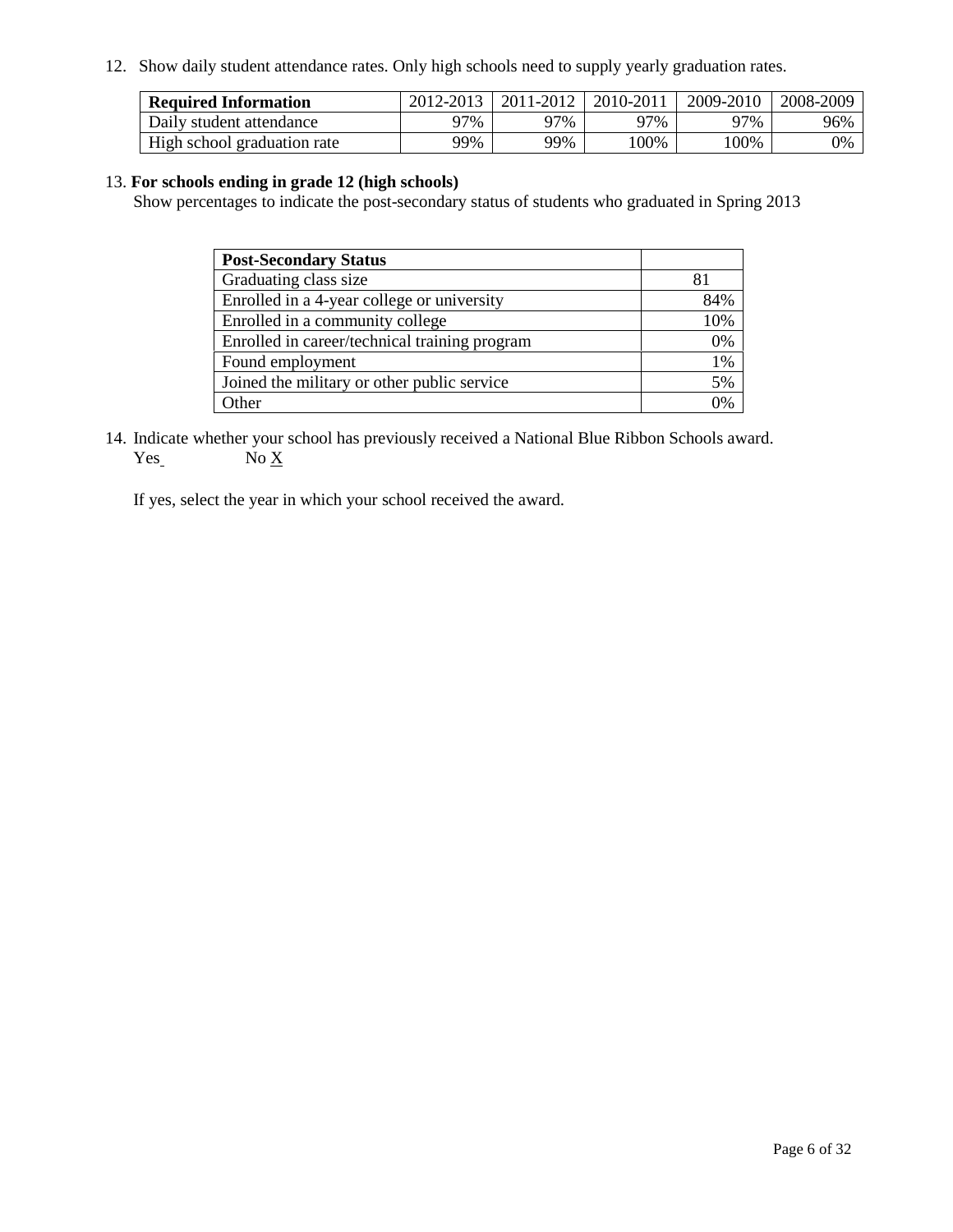### **PART III – SUMMARY**

The Houston Academy for International Studies (HAIS) is a small, early college high school focused on teaching Houston students more about the world, cultures, perspectives and languages. Our mission is that through international studies, a personalized environment and a college preparatory curriculum, HAIS will prepare students for active roles as global citizens.

Through an open admissions process, HAIS aims to have a "slice" of the Houston Independent School District with the majority minority students, of low socio-economic status who will be the first in their families to go to college. HAIS currently serves students from all around our district and roughly half are Hispanic and half are African American. Approximately 73% of our students receive free or reduced lunch. We do not limit access to our school based on grades, behavior or test scores. HAIS has an open admissions process and students apply to HAIS and then come to our school for an interview. After expressing a desire to attend HAIS, students are admitted. A diverse community of learners with varying academic needs presents a challenge, but also the opportunity of giving students, who may be overlooked in a large urban school, an opportunity to earn college credit and a world-class education.

As an International Studies School, HAIS seeks to "internationalize" our Houston students. HAIS requires all students to study 4 years of a Language Other Than English: Spanish or Mandarin Chinese. Students also must take a course in Model United Nations and will have participated in MUN Simulations before graduating. HAIS actively seeks out scholarships and offers travel abroad opportunities for students. Our students have received prestigious scholarships for study travel to Brazil, China, Cambodia, Egypt, Italy, Malaysia, Russia, Slovenia, Spain, South Africa and Thailand.

As an Early College High School, HAIS offers rigorous curriculum to prepare students for college and beyond. Students at HAIS take Pre- Advanced Placement, Advanced Placement, and Houston Community College (HCC) courses to ensure college success. HAIS offers students the opportunity to earn an Associate's Degree while in high school through a partnership with the Houston Community College. HAIS Students take college courses, at the college campus, embedded with regular college students. These college credits count toward their highs school diploma and are transferable to any state university.

HAIS opened its doors in 2006 with 96 9th Graders and added 100+ students each year. In 2010 HAIS graduated its first class and 86% of the students went on to continue study at a 4 year university. In 2008 HAIS applied for and won the Early College High School Designation from the State of Texas. In the same year, HAIS also earned the status as an Exemplary school in the State of Texas, a title we have maintained each year. Additionally, HAIS has been recognized by US News and World Report as a "Best High School" and Washington Post as one of "America's Most Challenging High Schools."

HAIS has established many traditions throughout the last 8 years. These focus on a school culture of rigor, relevance and relationships. These traditions begin before our students officially start at our school. All incoming freshmen attend our 'Fish Camp" for three weeks. We have worked with nearby Rice University to provide Mandarin Chinese language and culture instruction for all students. Additionally we do team building activities and college and school culture building activities. At the end of their freshman year, all students embark on a three day camping trip that includes ropes courses, horseback riding, canoeing, survival classes and lots of team building. This trip serves to forge strong relationships our students need to support them in their academic career as well as gets students out of the city and into a new environment.

In order to keep students motivated, we hold awards ceremonies to celebrate students' academic and civic accomplishments every grading cycle. Another celebration we hold annually is our International Phoenix Festival. Each year our classes choose 20 different countries to highlight and reach out to the community to get traditional dress, food and artifacts to showcase as well as providing a craft or game for participants to play.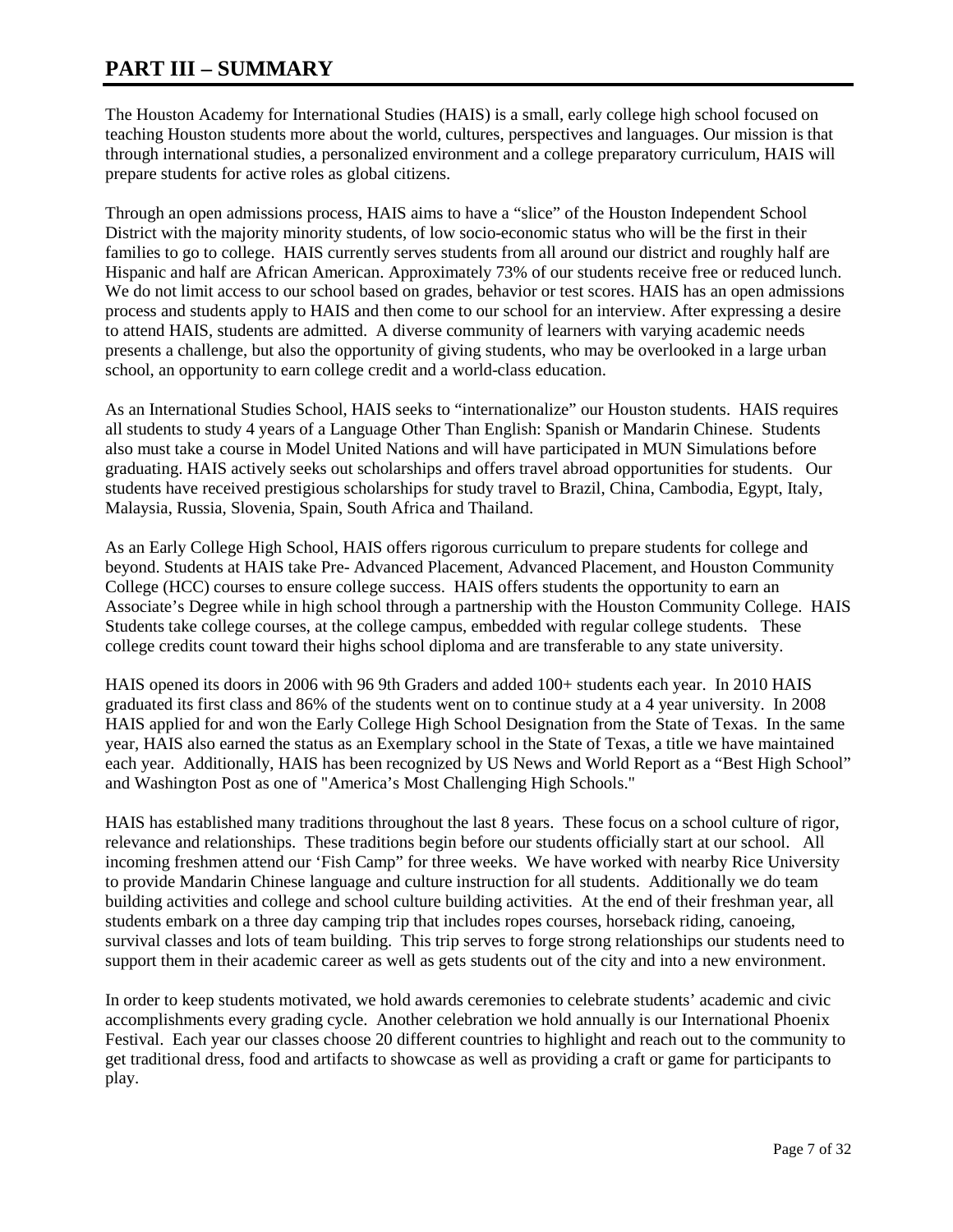To build our students' leadership skills as well as develop activities of high interest, 11th and 12th grade students propose Clubs that they would like to lead. Once their proposal is accepted, they must recruit students and come up with weekly agendas for the club meetings that they will lead.

Each year, our students complete and present a portfolio of their work throughout the year. They must show how they are fulfilling our Graduate Profile of a college ready, global citizen. Our seniors all have a full day internship that culminates in a Capstone Project at the end of the year that they exhibit to an audience of their mentors and peers. Through our program and traditions, students graduate from HAIS with college credit, real world work experience and a global perspective.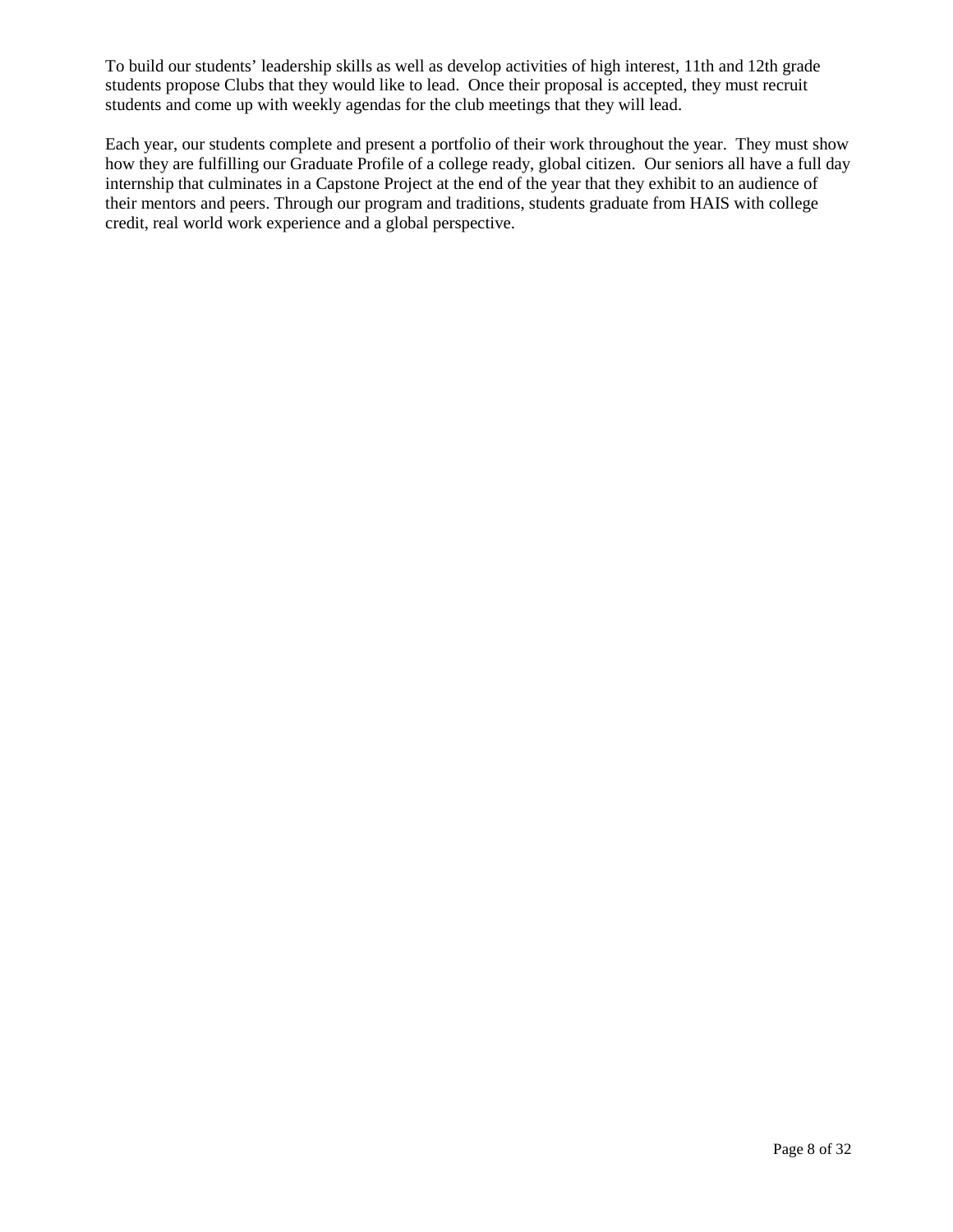#### **1. Assessment Results:**

a) The data for HAIS over the past 5 years is for both the Texas Assessment of Knowledge and Skills, (TAKS) and the State of Texas Assessment of Academic Readiness, (STAAR) tests. The TAKS measured students in three levels: Did Not Meet Standard, Met Standard, or Commended Performance. It has always been our goal to have every student "Meet Standard" at our school and to push to at least 50% of students performing at the Commended level for the TAKS test.

The State of Texas changed its assessment form the Texas Assessment of Knowledge and Skills to the State of Texas Assessment of Academic Readiness (STAAR) in 2011. The STAAR is an End of Course exam as opposed to the TAKS that was based on cumulative knowledge of the subject area but not a specific course. In addition the new test presents more rigorous items aligned with college readiness. There were originally 15 tests that students would need to pass to graduate, however the state reduced that number to 5 this year. The STAAR test uses three levels to show student achievement: Level I: Unsatisfactory Academic Performance, Level II: Satisfactory Academic Performance, and Level III: Advanced Academic Performance. HAIS aims to have all students performing at Level II while maximizing the number of students performing at Level III which indicates college readiness.

b) The data for HAIS shows a general trend of improved results with a higher number of students meeting the state standard and a higher number of students attaining the highest level of Commended performance each year. These gains and trends in increasing achievement results over the last years of the TAKS test can be attributed to several factors.

HAIS teachers have engaged in careful analysis of previous results of students and both achievement and growth data. Teachers also use predictive data to ensure they are pushing students to their highest possible achievement levels. This not only improved the number of students meeting the passing standards, but also ensured students who could achieve at higher levels were pushed to do so rather than being content to merely pass.

Over the years, teachers engaged in a study of and deeper understanding of the composition of the test, specific vocabulary used and questioning techniques in order to better prepare students. HAIS has also developed a system in which students who enter our school below level are "doubleblocked" in the core areas of Math and/or Reading in order to help close performance gaps. These students are given more time on task to master objectives and specialized and focused interventions.

Improved results can also be attributed to an established system of bench-marking students and providing intime intervention and additional tutorials for those objectives not mastered.

With the introduction of the new STAAR tests, our data shows a decrease from our TAKS Data. Although our school's results are still significantly higher with all populations than that of the district and state, we have need to improve how our data shows we are preparing all students for the rigor of college. The STAAR test is a more rigorous and difficult test, and we believe that over the next few years we will see the same upward trends in data as we work to prepare our students for college and beyond. We have already begun to see improvement

Also with the advent of the new STAAR test, our challenges have shifted. Our lowest performing area that we tackled over the past 5 years had been Mathematics. With increased interventions, focused instructional strategies and rigor, we increased or Math scores. For example in 2009, our percentage of students that met standard on the TAKS test was only 86%, but on the new STAAR test rose to 98%. However, in Reading, we found the opposite trend. For example, on the TAKS 2009 Reading/ELA exam, 100% of our students Met Standard. With the new more rigorous STAAR Reading exam, our rate fell to only 89%. Whereas this is higher than district and state passing averages, we aim to have 100%of our student meeting standards. We have already planned with our campus teacher leaders and have implemented campus wide instructional strategies that including writing and reading across the curriculum in every grade level.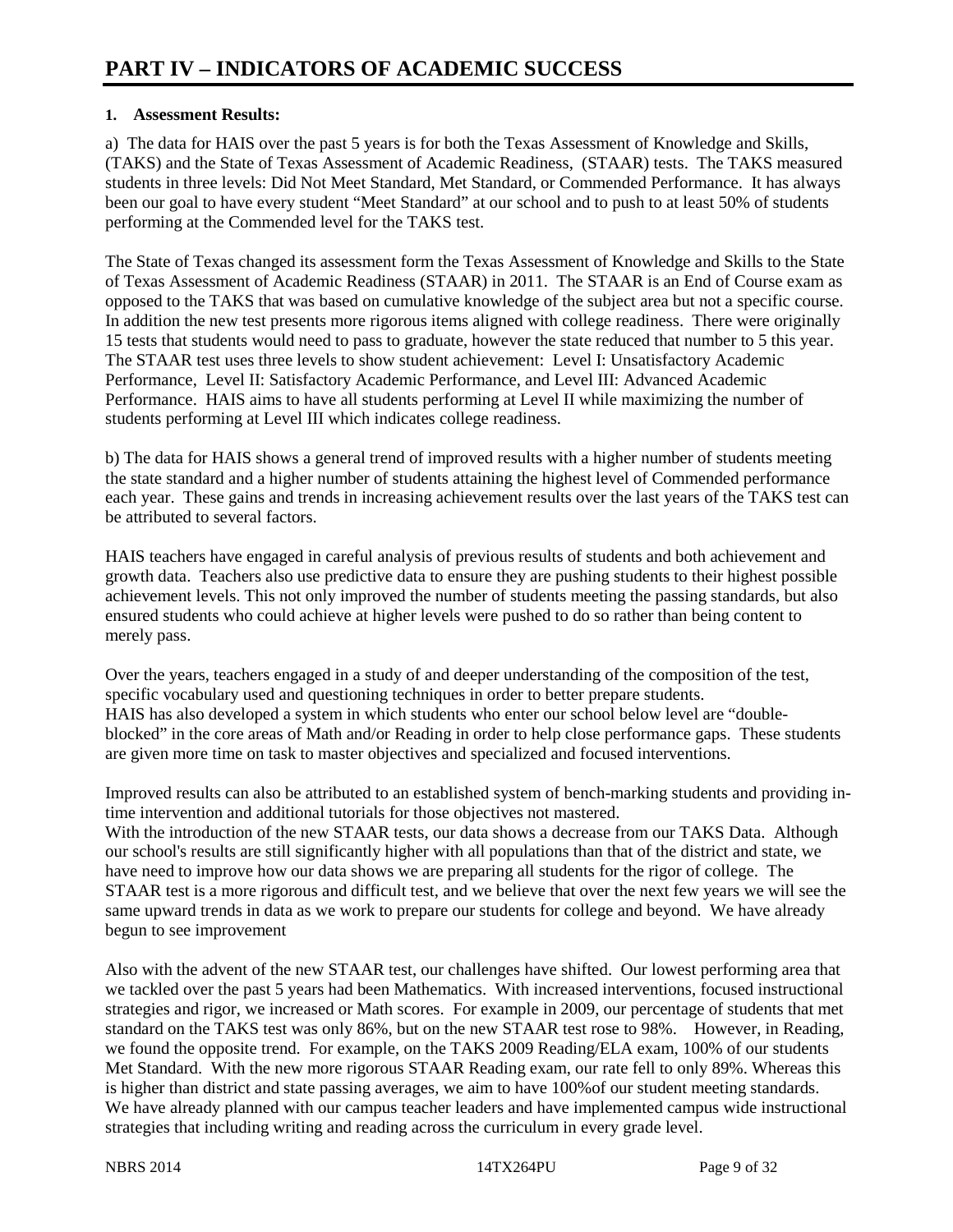Our most recent year's data shows that there is no performance gap of more than 10 percentage points between the test scores of all students tested and the scores of any one sub-group.

#### **2. Using Assessment Results:**

Data is an integral part of informing instruction at HAIS. As a campus, we use STAAR, Lexile, PSAT results, AP scores, and Accuplacer data to help determine our students needs and to help improve instruction and student learning. We offer specific courses to meet the needs of our students who have shown challenges in math and reading. We have a reading class for all 9th graders who scored poorly on the Stanford. Additionally, we enroll our 9th graders who have deficits in math concurrently in Algebra I and Math Models. Lastly, with the unique challenges of having most of our students take their Junior and Senior level courses at HCC, all of our 11th graders are enrolled in a Business English course to help support their learning at HCC. Furthermore, each core content area shares a common planning period. These departments meet twice weekly as a professional learning community (PLC) to engage in vertical teaming through the examination of student assessment results, classroom strategies, and intervention plans.

HAIS understands the need to collaborate with others in order to improve instruction. HAIS is part of two collaborative groups of high schools: the Houston Independent School District (HISD) Collaborative and the Early College High School (ECHS) collaborative. As part of the HISD collaborative, our students take biweekly common assessments. After each common assessment, the teachers meet to review the data from the assessments. By meeting with other teachers who are teaching the same course and assessing our students on the learning objectives, our teachers are able to adjust their instruction based on student need. Additionally, we are part of a collaborative of early college high schools in Houston. We meet four times a year with these teachers. In addition to using this time to reflect on our instructional practice through the rounds process, we compare our performance on district level assessments. During these quarterly meetings, teachers meet with their content area and discuss instructional strategies used to meet course objectives.

As a school we help inform parents, students and community of our academic achievement in a variety of ways. The state of Texas requires schools to form a School Improvement Plan (SIP). Together with the faculty, the Shared Decision Making Committee develops three SMART goals (Specific, Measurable, Attainable, Reasonable, Timely) annually by reviewing our campus-level assessment data. Additionally, we host "college success nights" by grade –level annually. While these meetings serve a variety of purposes including understanding degree plans, we use these meetings as a chance to highlight our academic successes and help parents understand how to analyze PSAT scores, Accuplacer scores, and STAAR scores. Furthermore, each 6 weeks together with their grade-level teachers, students lead conferences for their parents. During these conferences, students communicate their performance in class and performance on state/national exams.

#### **3. Sharing Lessons Learned:**

HAIS is part of the International Studies Schools Network (ISSN), a national network. As part of the ISSN, HAIS teachers and school leaders convene every summer at the ISSN's summer institute. At this summer institute, teachers have presented on the following topics: How to build a Model United Nations program from the ground up; creating meaningful capstone projects; and Literacy, Leadership, and Global Awareness in an Advisory Program.

In addition, as an ISSN school, we regularly host other schools from across the nation for school study tours. During these school study tours, teachers and school leaders from other ISSN schools meet with our PLCs, talk to students, observe classrooms, and hear from teacher leaders. We have hosted school leaders and teachers from schools in Ohio, California, and New York. We have also hosted teachers and school leaders from China, Taiwan, and Karachi, Pakistan.

Although our funds available to send teachers to other states and conferences are limited, we have often been able to maximize our participation by applying to present at conferences and having the cost of the conference waived. We have also used technology to connect and share with other teachers around the country and the globe using such programs as the Teacher Channel and EdModo.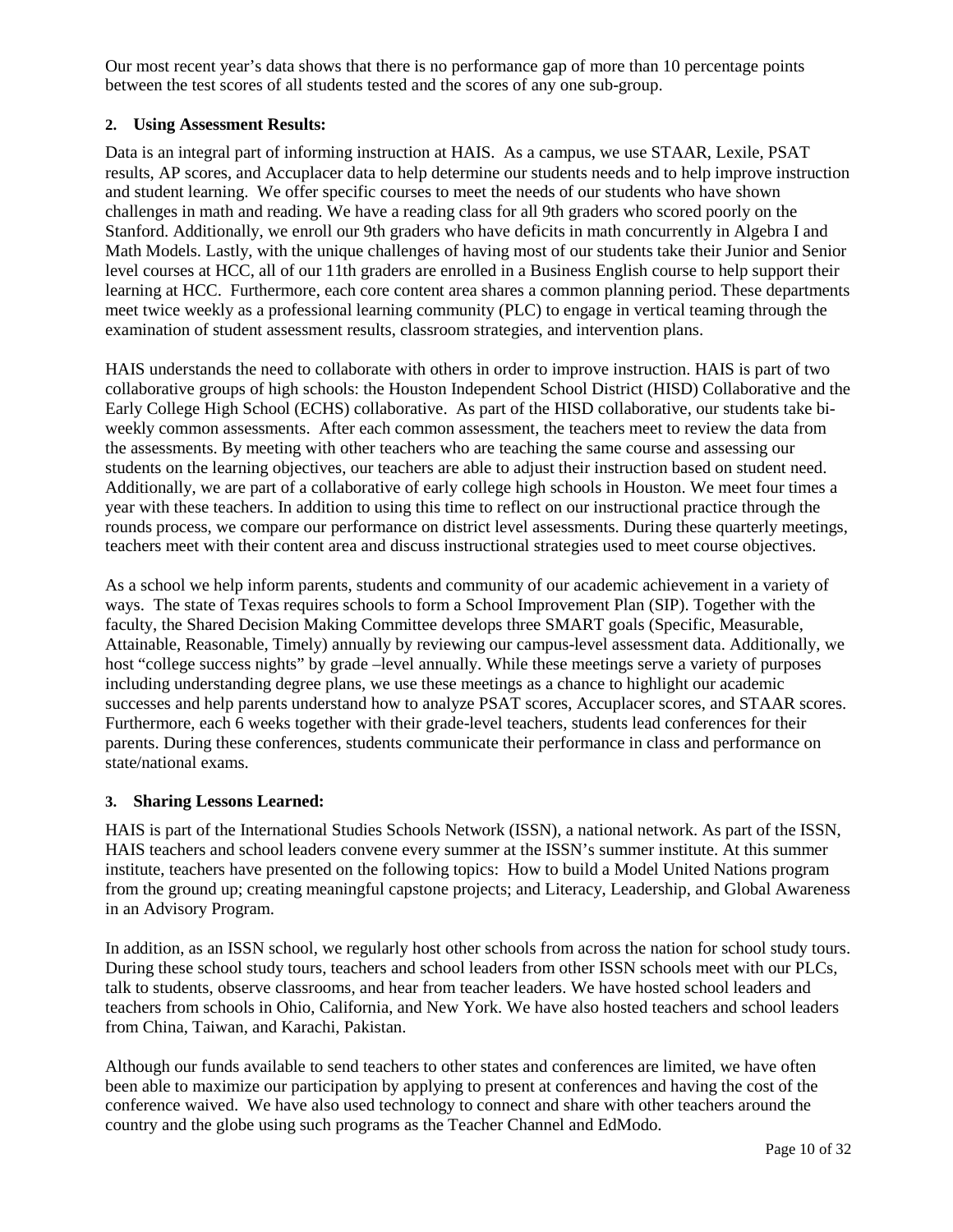As an early college high school in Texas, we collaborate with other ECHS's on a local and state level. HAIS teachers and school leaders have presented at conferences hosted by the Texas High School Project and Educate Texas. As an ECHS school in Houston, we meet at least four times a year with the four other early college high schools in HISD. At these meetings, our teachers share best practices and debrief on instructional practices. As part of this collaborative work with other early college high schools in Houston, our teachers open their classroom doors as part of the "rounds" process. Each teacher is observed by other ECHS teachers in their content area.

As a model school in the HISD school district, some of our teachers are district-level PLC leaders. In fact, our AP Calculus teacher and AP World History teacher have been identified by the district for their exceptional AP scores and as result lead the district-wide quarterly PLC meetings in their content area. As PLC leaders, they share the strategies they have used in their classroom to help increase their AP scores.

#### **4. Engaging Families and Community:**

Houston Academy for International Studies (HAIS) is a Title I, Part A campus based on 76% of its student population qualifying for free and reduced lunch. The demographics of HAIS include families where English is a second language, diversity is very prominent and outreach is a must. Furthermore, community and family engagement is strategically planned to meet the need of and to include all.

Upon a student's acceptance into HAIS, parents agree to volunteer a certain number of hours over the course of their student's time at HAIS. Therefore, HAIS parents participate as part of the Shared Decision Making Committee (SDMC), Language Proficiency Assessment Committee (LPAC) and facilitates the Parent Teacher Organization (PTO) as part of the decision making process for all students. Parents also serve as chaperones for college visit field trips and dances, serve as cafeteria monitors and participate in College and Career Day, the annual Phoenix Festival as well as other academic and informational events both on and off campus.

In an effort for every family to stay informed, HAIS aims to meet each family where they are with communication. Weekly newsletters are sent out via email and hard-copies are available on campus to inform parents of important upcoming events and dates. Call-outs are made regularly for upcoming events and are sent via email and text message, depending on the parents' preference. Another vehicle for communication is through Naviance. In addition to being informed about events at HAIS, parents and students can receive information directly from the counselor in regards to scholarship opportunities, important deadlines and community events. HAIS has an established website and extended its communication reach through social media by creating Facebook and Twitter accounts to highlight student and campus accomplishments to parents and the community. Time is also set aside during each week of teacher pre-service training for all teachers and administrators to visit students' homes personally before the start of each new school year.

Additionally, HAIS hosts several grade level parent nights to discuss academic information relevant to the students' progress toward graduation. The counselor informs the parents of graduation requirements, calculating grade point averages, how to access grades online, scholarship opportunities and how to complete the Free Application for Federal Student Aid (FASFA) online application. For parent informational nights, community partners are present to provide their expertise to assist in guiding parents and students in their decision making process. In this effort, parents and professional community members are granted opportunities to connect and have important questions answered and extended relationships are created. Translators for non-English speakers are available at each parent event in an effort to make the information available to everyone present.

HAIS has several partnerships. One of the most important partnership is with Houston Community College (HCC). The partnership encompasses summer enrichment programs, college admissions, transfer plans, grade point average calculations, paying for college, college etiquette and common challenges new college students experience. The most important and strategic piece to the partnership is the continuous communication with both leadership teams for the success of all students.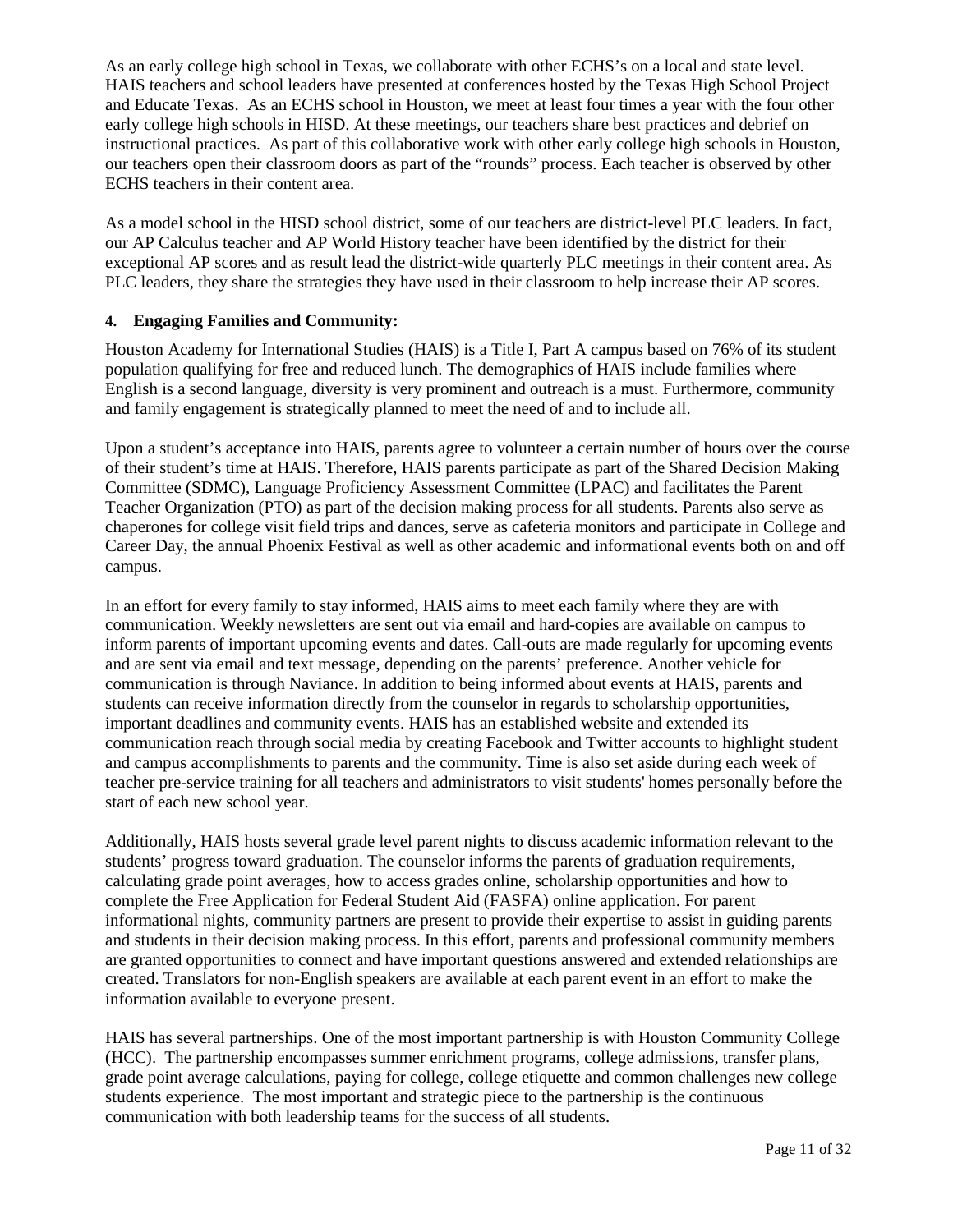### **1. Curriculum:**

Houston Academy for International Studies (HAIS) is an Early College High School (ECHS) that prepares students for academic success through its course offerings in Pre-Advanced Placement (Pre-AP), Advanced Placement (AP), and Dual Credit courses in all core subject areas. Students have the opportunity to graduate with 61 college credit hours or an Associate's degree in either Arts or Science through the partnership with Houston Community College (HCC). Through the advanced curriculum, HAIS meets the purpose of an ECHS to increase graduation rates of students from low income families, first generation college attendees and English language learners. Furthermore, HAIS is a school wide Title I, Part A campus with 76% of its students qualifying for free and reduced lunch.

Currently, all students are taking advanced placement courses in either Pre-AP, AP or Dual Credit. HAIS offers eight Advanced Placement courses: AP English Language, AP English Literature, AP Calculus, AP Statistics, AP Biology, AP Chemistry, AP Spanish Language and AP World History. All students are required to participate in advanced courses from ninth through twelfth grade. In an effort to prepare students for advanced and college level curriculum, the Advancement Via Individual Determination (AVID) program has been implemented school wide for college readiness and preparedness. The AVID strategies are utilized to assist students in the development of reading and writing skills, to think critically and on a higher-level, to cultivate time management and goal-setting behaviors, and to utilize WICOR (Writing, Inquiry, Collaboration, Organization and Reading) as a foundation for learning in an effort to support all students' academic success.

HAIS offers all Fine Arts courses as Dual Credit classes that are taught on the HCC campus. Our student are taught on the college level using all of the college facilities including dance and art studios. Likewise, our students are able to take college level health and PE on the HCC campus.

Additionally, HAIS has two clusters of Career and Technology Education programs: Business Management and Administration and Science, Technology, Engineering and Mathematics (STEM). All students have the opportunity to participate in courses such as Global Business, Concepts of Engineering, Business English, Business Information Management, Scientific Research and Design, Engineering Design and Problem Solving, and Engineering Math. Through the Business Management and Administration cluster, as a capstone project, all twelfth grade students participate in an internship practicum with local businesses, nonprofit organizations, medical and educational facilities. Students learn both current business technology and the essentials of business operations and are required to complete a written report of their year long experience as an intern. Students utilize their internship as well as other experiences when completing college applications and seeking employment opportunities. Students that participate in the STEM cluster learn how to build and program robots, design and construct sample airplanes and bridges, and create and market a product. Students gain the ability to be creative with their ideas in the design phase and to think critically by building on previous knowledge learned in other courses such as economics, mathematics and physics to construct their products and to formulate business proposals.

The uniqueness of HAIS is its affiliation with the Asia Society's International Studies Schools Network (ISSN), which encourages students to view and study each subject through a global mindset. All students take Model of United Nations (MUN) as a course from ninth through twelve grades, which focuses on issues, goals and procedures for United Nations to prepare students for the annual MUN Conference. Students are challenged to display their wealth of knowledge on a variety of issues throughout the course and as an extension to the debate class and debate tournaments. The Graduate Portfolio System (GPS) is utilized to prepare each student for a global and innovative-driven future. The GPS is based on four competencies that encourage students to have an awareness and curiosity about how the world works – informed by disciplinary and interdisciplinary insights. These competencies are:

1. Investigate the world beyond their immediate environment through age-appropriate research;

2. Recognize and explain perspectives of themselves and others;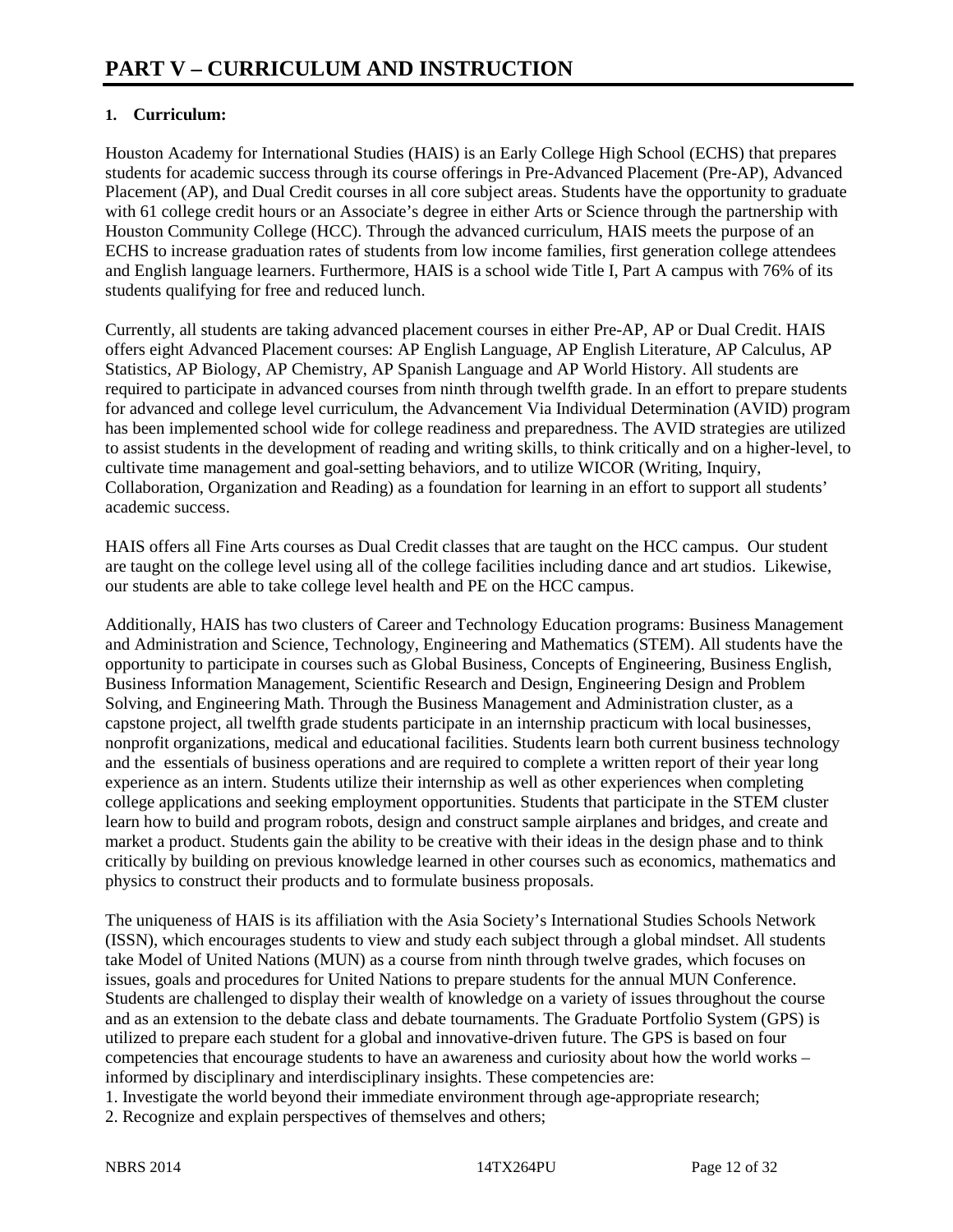- 3. Effectively communicate ideas with diverse audiences; and
- 4. Take action to improve conditions, viewing themselves.

Finally, HAIS students have the opportunity to study four years of Chinese or Spanish on campus and a variety of other languages at HCC. Through these opportunities, students gain a wealth of firsthand cultural experience of other countries while learning to speak a new language.

#### **2. Reading/English:**

The English Language Arts department (ELA) uses data to identify student weakness in order to provide targeted remediation. We use data gathered from benchmark assessments, the STAAR exam, the Accuplacer, the PSAT, the SAT, and the AP English exams to identify gaps in individual learning and common weaknesses. We fill those gaps through additional instruction in class and during afterschool and Saturday tutorials. This way, the students who are on-level are not slowed down, and the entire specified curriculum is covered by all students in the allotted time.

Historically, our students have struggled with passing the college placement tests in writing and reading. To help address this issue, our ELA department has been extensively trained in best practices for pre-AP and AP curriculum. All of our 9th and 10th grade students are enrolled in pre-AP English. In order to helps support struggling students, 9th graders who test as having issues with reading comprehension are placed in an additional reading class. The English curriculum beginning in 9th grade is primarily lecture, targeted instruction, and collaborative group work which focuses on literacy, note taking, literary analysis and criticism, and writing stamina and fluency. We gradually prepare the students for Socratic seminars by Grade 10. Students are provided with clear paragraph and AP-style essay formats, assessment rubrics, and exemplar essays to guide them in their writing. Students in all classes learn to locate and evaluate sources; read, analyze, and summarize non-fiction texts; use correct MLA format; and construct persuasive research papers. Students read and analyze professional texts and high-quality student examples as models for their own writing. In 11th-12th grade, our students have the option to take dual credit English at Houston Community College or to take AP English on our campus. Through data analysis, we have found that our students' first year in college English is the most challenging. We provide all 11th grade students with an additional English course at HAIS to help support their learning.

The ELA department uses vertical alignment and collaboration to build curriculum that supports students with scaffolding for close reading of literary and non-fiction texts. The curriculum, aligned with Texas College and Career Readiness Standards, emphasizes college preparation skills, such as building a strong base in grammar, expository writing, cross-curricular vocabulary development, AP and SAT literary analysis, and the promotion of skills conducive to an early transition between high school and college level work. We are part of the Houston ISD High School Collaborative and the Houston ISD Early College Collaborative. As part of these collaboratives, we work to keep our curriculum aligned with other successful schools across HISD.

#### **3. Mathematics:**

The main purpose of our math program at the Houston Academy for International Studies (HAIS) is to prepare our students for post-secondary success. Our math department is comprised of four teachers with a diverse educational background which easily lends itself to cross-curricular endeavors. Teachers hold bachelor degrees in mathematics, chemistry, economics and engineering and master degrees in special education and mathematics. Teachers frequently attend professional developments at Rice University (AP and pre-AP training along with participation in the Rice University School Math Project). Teacher certifications include mathematics, physical sciences, social studies, special education and technical applications. The math teachers often teach economic, engineering and science courses as well. This gives our students an advantage in learning mathematics with the goal of applying those skills to real world situations and gaining those skills for future careers. The math team meets 2-3 times per week to collaborate vertically and horizontally. Common planning and assessments are used to provide our students consistency, and the data from assessments are analyzed to target areas of student need. This is also done on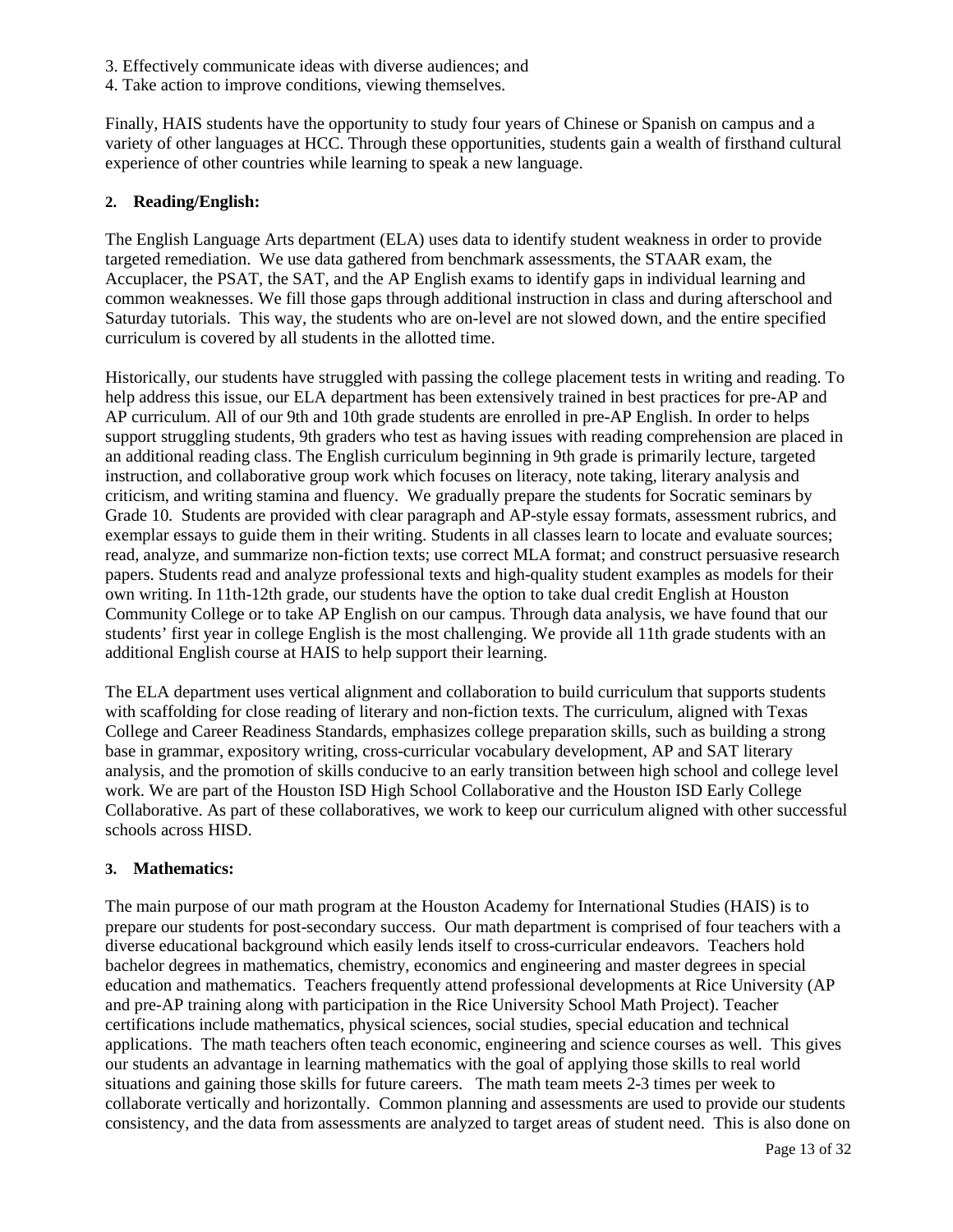a district wide level. The math team participates in a high school collaborative to plan, access and analyze data on a bi-weekly basis, and one of our teachers co-lead a district wide initiative in AP Calculus AB.

Our teachers provide both remediation and acceleration for all students. We provide tutorials before school, during lunch, during advocacy, after school and on Saturdays for students needing additional remediation and enrichment. For example, we give regular tutorial assistance in all basic math subjects as well as tutorials for AP classes and University Interscholastic League (UIL) tutorials prepare students for academic competition.

The math curriculum at HAIS is based on the Texas Essential Knowledge and Skills (TEKS) and content necessary to successfully complete college level math courses. Our math track for students include pre-AP courses in Algebra I, Algebra II, Geometry and pre-Calculus. Most of our freshmen also take Math Models as a support to Algebra I. Many students take College Algebra at Houston Community College (HCC) in lieu of Algebra IIB, and a few students go on to take Trigonometry and pre-Calculus at HCC. AP courses available to students include Calculus AB and Statistics. Seniors also have the option of taking Engineering Mathematics.

Technology is used every day in our classrooms such as using an interactive white board and electronic clickers response system. A sketch pad program is used to help our students visualize graphs and to design math projects. Calculators are used as a tool, and our teachers challenge our students with problems that cannot be done with a calculator.

Instructional strategies are taken from Educate Texas which provides a curriculum instructional framework including collaborative group work, questioning, writing to learn, scaffolding, classroom talk and literacy groups. Besides taking individual summative assessments, our students frequently take group quizzes or tests as formative assessments where learning can still occur.

Teachers visit other classrooms often using a Rounds model designed to enhance classroom instruction. Teachers work in a transparent setting and welcome visitors on a regular basis.

#### **4. Additional Curriculum Area:**

The mission of Houston Academy for International Studies (HAIS) is to serve a population that is traditionally not college bound and to provide a level of rigor to prepare that population for success in college, both in the junior and senior years of high school, when students take classes at Houston Community College (HCC), and at four-year institutions after high school graduation. HAIS requires all students to be enrolled in rigorous Pre-Advanced Placement (Pre-AP) World Geography in 9th grade and Advanced Placement (AP) World History in 10th grade. These courses provide a level of academic intensity that challenges our students to develop the academic skills and content knowledge necessary to be successful in the classroom, on AP exams, and in college courses.

Instruction is based on state-approved AP level texts and includes primary and secondary sources, to further develop critical thinking, reading and analytic skills. In addition to having our students take Pre-AP and AP courses, HAIS students are enrolled in both Model United Nations (MUN) and Debate, and attend local, regional, and national conferences. The curricula used in MUN and Debate are essential to help develop global competency skills in our students. Students learn to analyze and evaluate global issues from multiple perspectives, gather and synthesize relevant information from around the world, and draw conclusions that consider the impact from various viewpoints. These academic skills are reinforced through a variety of methods -- Cornell note-taking, Socratic seminars, writing to learn strategies, organizational tools such as agendas, and the use of on-line learning management systems.

HAIS supports 21st century skill-building through the daily use of iPads, one-to-one computing for 11th and 12th graders, social media, and interactive white board and clicker responder systems. Students display their content knowledge through traditional assessments as well as a comprehensive Graduate Portfolio System (GPS). The GPS is essential to our profile as an International Studies school within the International Studies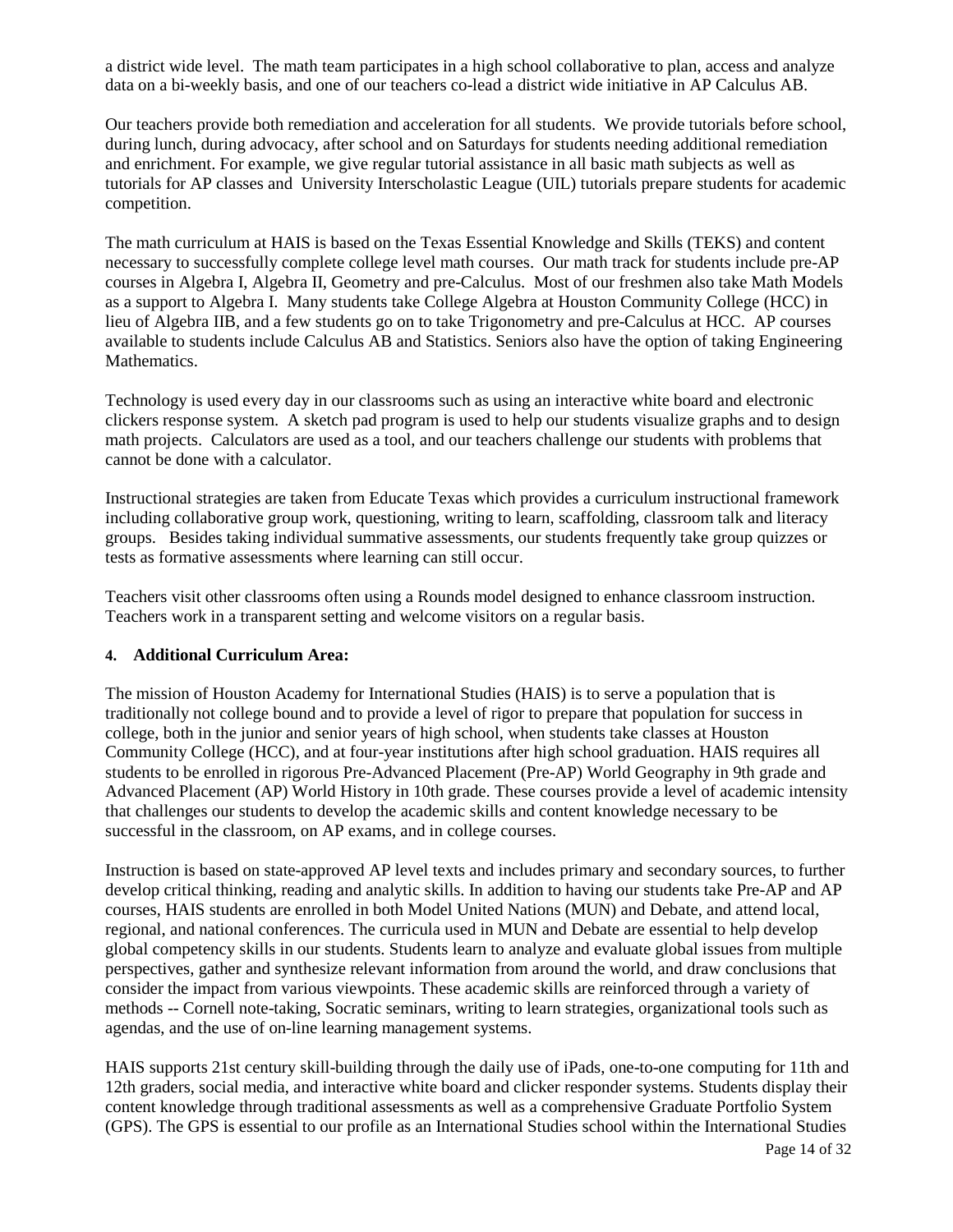School Network (ISSN). Through the GPS our students demonstrate that they are competent global citizens by demonstrating their ability to:

These competencies are:

- 1. Investigate the world beyond their immediate environment through age-appropriate research;
- 2. Recognize and explain perspectives of themselves and others;
- 3. Effectively communicate ideas with diverse audiences; and
- 4. Take action to improve conditions, viewing themselves as change agents.

#### **5. Instructional Methods:**

The mission of our school is to graduate students who are globally-competent and college-ready. We employ an array of approaches in our pursuit of this mission: high-impact instructional strategies in all classrooms, academic content support for special populations, college-readiness support, and the use of technology for enrichment.

Common Instructional Framework Strategies: Teachers in all classrooms incorporate a Common Instructional Framework in daily instruction. The framework and the specific instructional strategies associated therewith enhance students' ability to successfully engage in rigorous learning experiences. The components of the framework are: writing to learn, scaffolding, collaborative group work, questioning, literacy groups, and classroom talk.

Teachers use data to guide instruction on an ongoing basis. By creating and administering bi-weekly assessments, teachers gauge student mastery and adjust upcoming instruction based on student needs. This data allows teachers to differentiate instruction and assignments for each student.

Academic Support for Special Populations: We aim to provide extensive opportunities for students to receive supplementary instruction as needed. Incoming ninth graders who are identified as needing support in reading are double-blocked in English I and Reading classes. Those needing extra support in Math are double blocked into Algebra I and Math Models. On Fridays, students depart from the traditional A/B day bell schedule, instead receiving focused instruction in each core content area (mathematics, English language arts, science, and social studies). On Fridays, students are re-grouped by acaddemic needs inorder to give them more intensive support, acceleration and enrichment.

All teachers offer tutorials after-school at least once per week, and some do Saturdays as well. Additionally, on Fridays, tutorials are embedded within the school day for high-priority areas – as identified by assessment data – such as ELA for ninth and tenth grade students, and US History for eleventh grade students.

College-Readiness Support: The daily schedule consists of an Advocacy class period in which students receive explicit instruction on how to develop the academic behaviors necessary for college success. Students learn techniques for goal-setting, organization, note-taking, studying and time-management. Eleventh grade students also receive SAT preparation during this time.

Technology: Through the use of technology, learning has become increasingly less confined to the classroom. All teachers and students use Edmodo to share information and engage in intellectual dialogue. Teachers also use web-based which students can access at home – to supplement and differentiate instruction. Within the classroom, students have regular 1:1 access to laptops and iPads. To further promote our students' success in both their high school and college classes, students have access to computer labs before, during and after school. Eleventh and twelfth grade students also have the privilege of checking out laptops for use at home.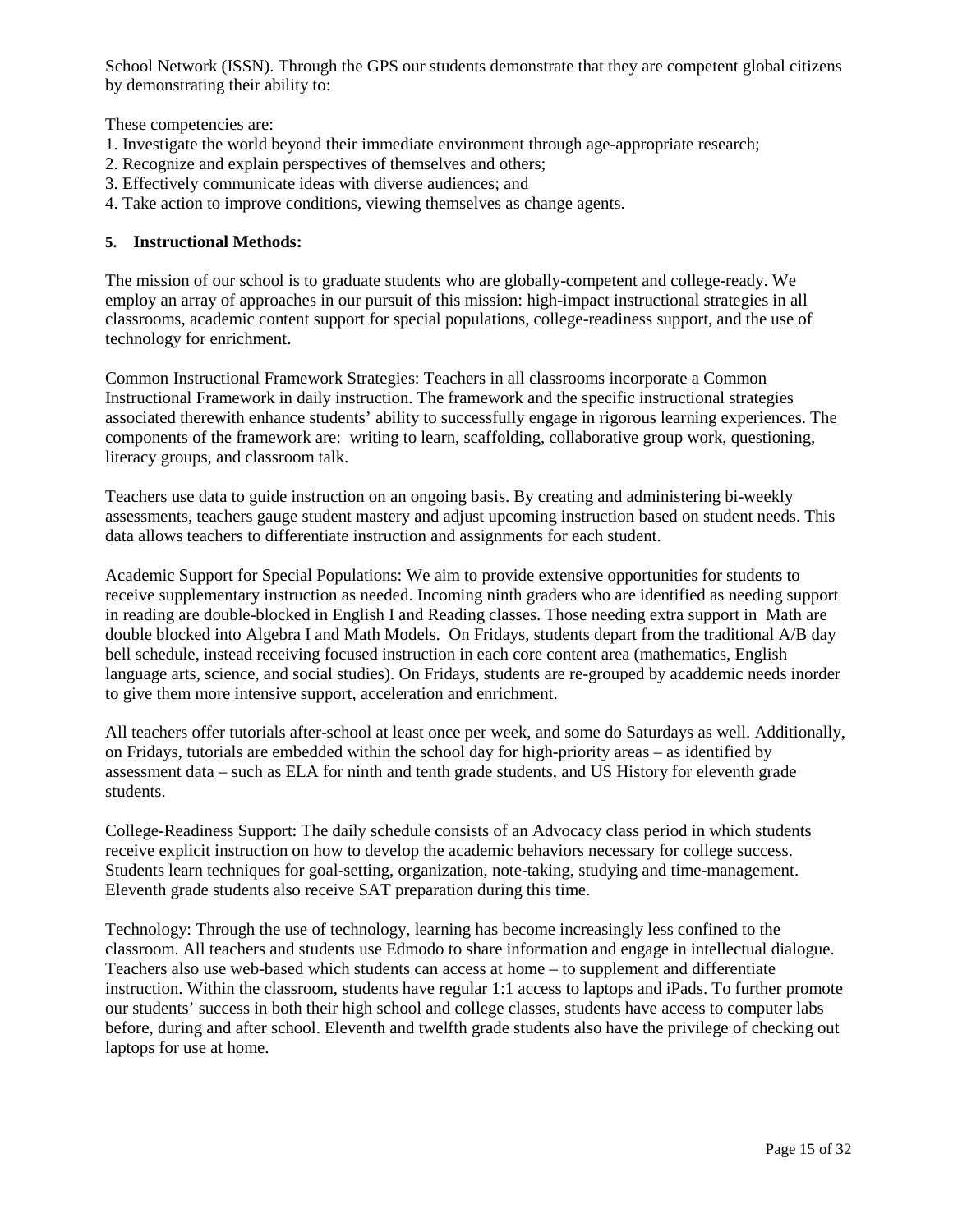#### **6. Professional Development:**

The cornerstone of our school improvement efforts is consistent high-quality faculty professional development. Our professional development mission is two-fold: to foster individual teacher development and to promote a campus culture of effective college-preparatory instruction.

During the school year, the entire faculty meets weekly to share best practices and to evaluate our progress towards campus student achievement goals. Through Houston ISD's Career Pathways initiative, four of our teachers have been trained in – and now lead – professional development focused on data analysis, instructional practice, the use of technology, and student interventions.

Throughout the year, teachers participate in Instructional Rounds wherein they observe each other's classrooms and meet subsequently to provide feedback on teaching effectiveness. These activities have enabled us to develop a campus-wide intellectual climate wherein students receive instruction that emphasizes written and oral communication skills, higher-level thinking and effective questioning in all classes.

Our internal campus professional development is augmented by a similarly-organized collaboration with other early colleges within Houston ISD. Given the small size of our faculty, this forum is particularly valuable as it provides each of our teachers the opportunity to collaborate with faculty who teach the same subjects. During Early College Collaborative meetings, teachers are able to discuss content-specific strategies that are adapted to the Common Instructional Framework. Our teachers also participate in a high school collaborative with another group of Houston ISD high schools. This group to plans instruction that is aligned to state academic standards, creates common assessments to monitor learning, and examines the results of these assessments and shares best practices.

As a result of our membership in the ISSN network of schools, our faculty members have the opportunity to collaborate with educators at internationally focused high schools across the nation and in other countries. Our teachers receive specific professional development in creating globally focused projects and have the opportunity to collaborate with peers nation wide both in person and virtually.

Teachers participate in a variety of other external professional development opportunities. Teachers have attended Advanced Placement (AP) workshops hosted by Houston ISD and Rice University. Science teachers have participated in the Rice University Excellence in Secondary Science Teaching program. Most faulty members have attended the AVID Summer Institute wherein they have learned how to implement AVID's college-readiness curriculum in the AVID Elective class and also in their respective subject areas.

#### **7. School Leadership**

The philosophy of leadership at the Houston Academy for International Studies is one that focuses on student achievement through shared leadership.

The leadership structure of HAIS begins with the Principal who is the head visionary of the school. She is the campus leader who is responsible for including all interested parties and community members in creating policy and making decisions. She oversees and ensures that all partners' requirements are met with fidelity. This includes the school district, the state, the early college mission, the Asia Society's International Studies Schools Network and the community college partner.

There is a memorandum of understanding between the college and the high school. This spells out the rights and responsibilities of both entities, but the principal and the college president meet regularly to determine policy that meets student needs and fulfills the legal obligations and graduation requirements.

In addition to the principal there are two deans. The principal and deans each support specific departments and oversee specific programs and ensure these meet requirements. This involves working with the department chair, acting as the liaison between the college and the high school departments, and providing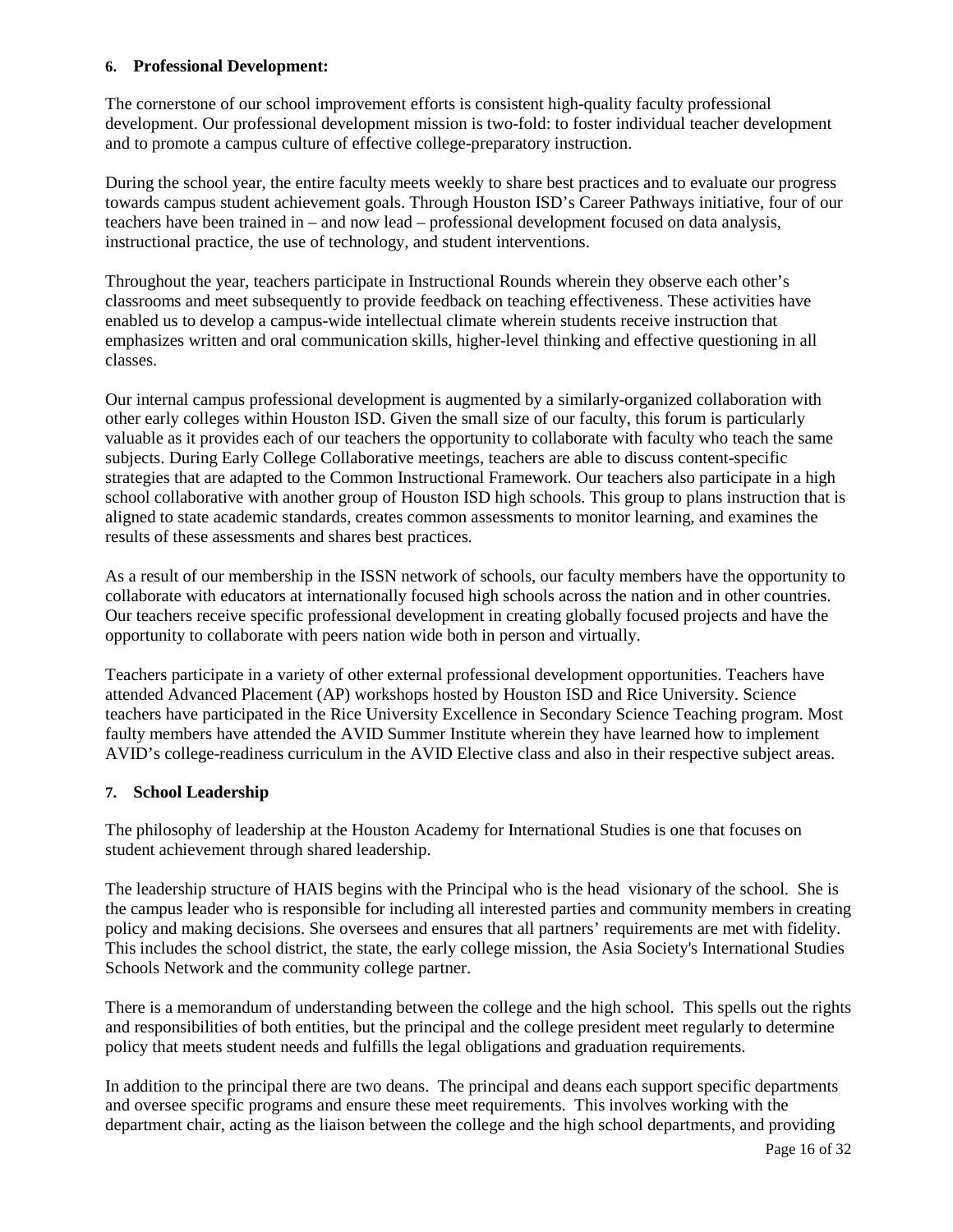guidance and support for the department chair. The deans each have two grade levels of students, and they work with students in all areas: academic, social, discipline, schedules, and advisement. Either the principal or the deans facilitate all whole-group meetings with faculty, staff, outside entities or the cohort group.

HAIS also has a system of teacher leaders that each take on a specific department or facet of our program. Teacher Leaders lead each department and we also have leaders that lead : Instructional Technology, Instructional Coach, Data and Student Intervention. The teacher leaders each meet with their teacher group twice per month which ensures the involvement of every teacher on the campus.

A strong Shared Decision making committee composed of the principal, teachers, parents and community and business members also helps guide the school in decision based on policies, programs, relationships, and resources to focus on student achievement.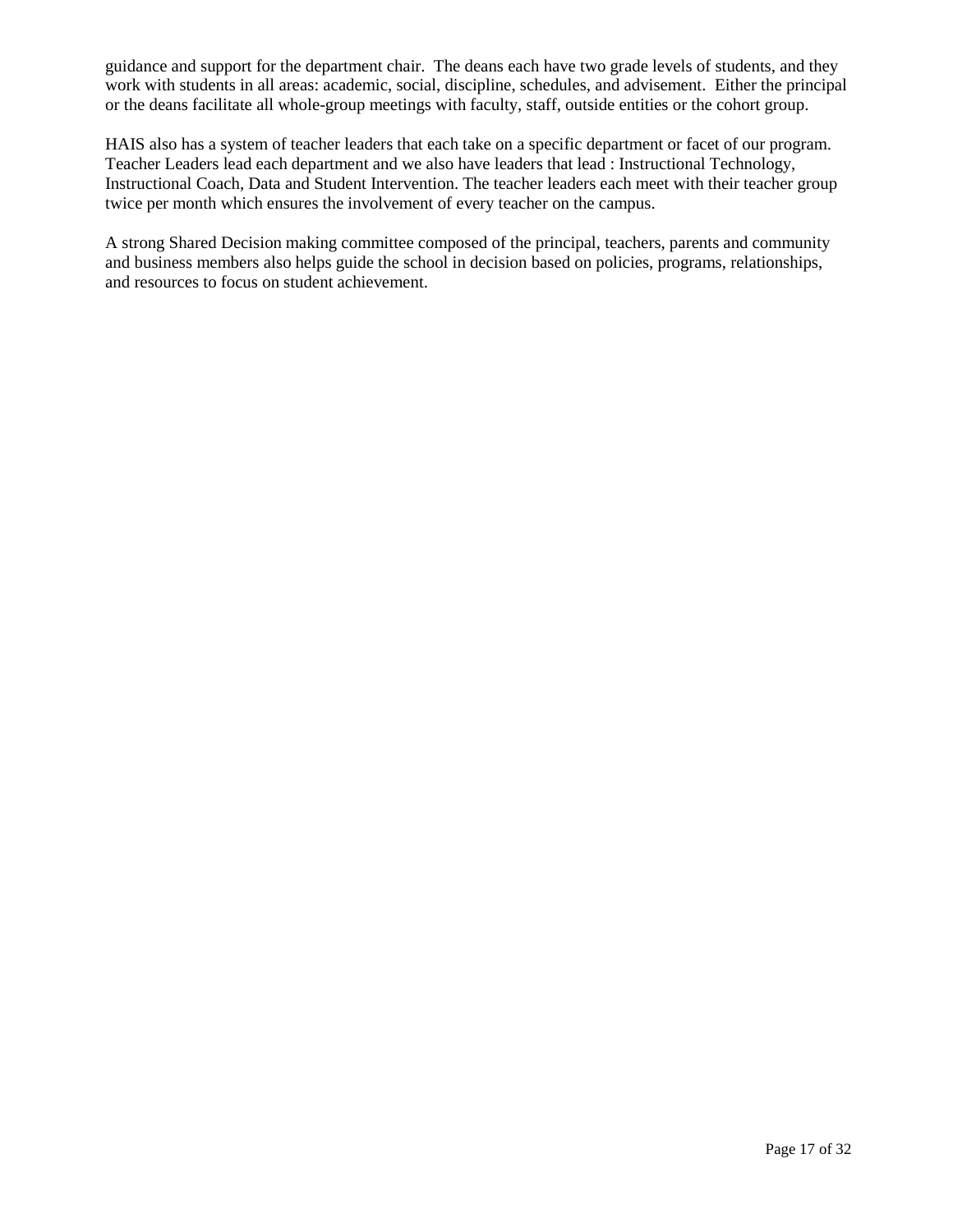**All Students Tested/Grade: 10** Publisher: Pearson

# **Subject:** <u>Math</u><br> **All Students Tested/Grade:** 10 **Test: TAKS/STAAR**<br> **Edition/Publication Year:** 2005

| School Year                                    | 2012-2013      | 2011-2012      | 2010-2011        | 2009-2010        | 2008-2009        |
|------------------------------------------------|----------------|----------------|------------------|------------------|------------------|
| Testing month                                  | May            | May            | May              | May              | May              |
| <b>SCHOOL SCORES*</b>                          |                |                |                  |                  |                  |
| Met Standard/Satisfactory                      | 98             | 94             | 99               | 96               | 86               |
| Academic Performance                           |                |                |                  |                  |                  |
| Commended/Advanced Academic                    | 20             | 33             | 30               | 15               | 9                |
| Performance                                    |                |                |                  |                  |                  |
| Number of students tested                      | 126            | 111            | 93               | 100              | 66               |
| Percent of total students tested               | 100            | 100            | 100              | 100              | 100              |
| Number of students tested with                 | $\overline{0}$ | $\overline{0}$ | $\boldsymbol{0}$ | $\boldsymbol{0}$ | $\boldsymbol{0}$ |
| alternative assessment                         |                |                |                  |                  |                  |
| % of students tested with                      | $\overline{0}$ | $\mathbf{0}$   | $\overline{0}$   | $\overline{0}$   | $\overline{0}$   |
| alternative assessment                         |                |                |                  |                  |                  |
| <b>SUBGROUP SCORES</b>                         |                |                |                  |                  |                  |
| 1. Free and Reduced-Price                      |                |                |                  |                  |                  |
| Meals/Socio-Economic/                          |                |                |                  |                  |                  |
| <b>Disadvantaged Students</b>                  |                |                |                  |                  |                  |
| Met Standard/Satisfactory                      | 98             | 94             | 99               | 100              | 91               |
| Academic Performance                           |                |                |                  |                  |                  |
| Commended/Advanced Academic                    | 21             | 36             | 26               | 16               | $\overline{7}$   |
| Performance                                    |                |                |                  |                  |                  |
| Number of students tested                      | 97             | 78             | 69               | 68               | 44               |
| 2. Students receiving Special                  |                |                |                  |                  |                  |
| <b>Education</b>                               |                |                |                  |                  |                  |
| Met Standard/Satisfactory                      |                |                |                  |                  |                  |
| Academic Performance                           |                |                |                  |                  |                  |
| Commended/Advanced Academic                    |                |                |                  |                  |                  |
| Performance                                    |                |                |                  |                  |                  |
| Number of students tested                      |                |                |                  |                  |                  |
| 3. English Language Learner<br><b>Students</b> |                |                |                  |                  |                  |
| Met Standard/Satisfactory                      |                |                |                  |                  |                  |
| Academic Performance                           |                |                |                  |                  |                  |
| Commended/Advanced Academic                    |                |                |                  |                  |                  |
| Performance                                    |                |                |                  |                  |                  |
| Number of students tested                      |                |                |                  |                  |                  |
| 4. Hispanic or Latino Students                 |                |                |                  |                  |                  |
| Met Standard/Satisfactory                      | 97             | 92             | 100              | 100              | 88               |
| Academic Performance                           |                |                |                  |                  |                  |
| Commended/Advanced Academic                    | 29             | 41             | 44               | 14               | 15               |
| Performance                                    |                |                |                  |                  |                  |
| Number of students tested                      | 66             | 61             | 41               | 49               | 34               |
| <b>5. African-American Students</b>            |                |                |                  |                  |                  |
| Met Standard/Satisfactory                      | 98             | 96             | 98               | 93               | 82               |
|                                                |                |                |                  |                  |                  |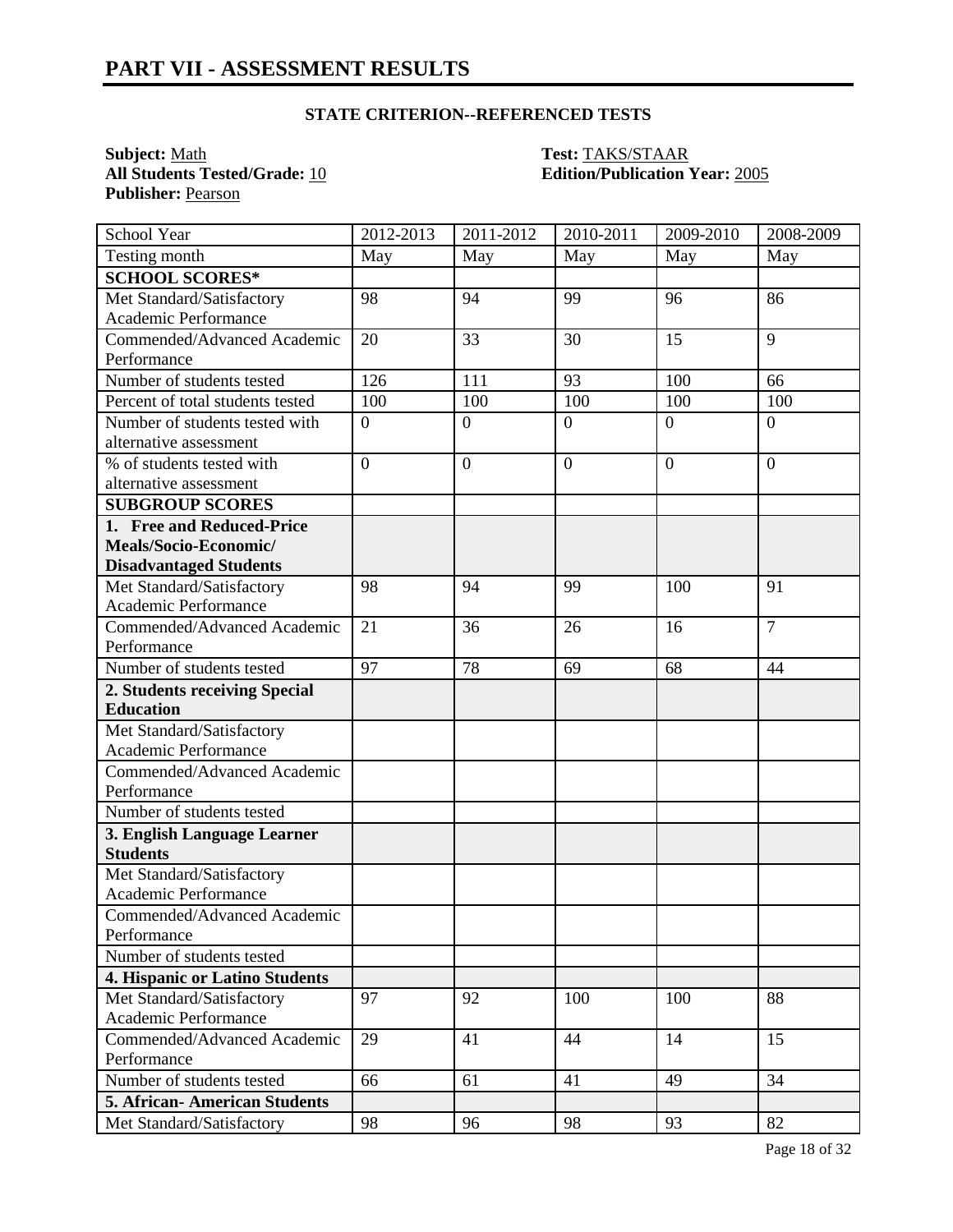| Academic Performance                              |    |    |    |    |                |
|---------------------------------------------------|----|----|----|----|----------------|
| Commended/Advanced Academic                       | 10 | 24 | 14 | 15 | $\overline{4}$ |
| Performance                                       |    |    |    |    |                |
| Number of students tested                         | 50 | 46 | 42 | 46 | 28             |
| <b>6. Asian Students</b>                          |    |    |    |    |                |
| Met Standard/Satisfactory                         |    |    |    |    |                |
| Academic Performance                              |    |    |    |    |                |
| Commended/Advanced Academic                       |    |    |    |    |                |
| Performance                                       |    |    |    |    |                |
| Number of students tested                         |    |    |    |    |                |
| 7. American Indian or Alaska                      |    |    |    |    |                |
| <b>Native Students</b>                            |    |    |    |    |                |
| Met Standard/Satisfactory                         |    |    |    |    |                |
| Academic Performance                              |    |    |    |    |                |
| Commended/Advanced Academic                       |    |    |    |    |                |
| Performance                                       |    |    |    |    |                |
| Number of students tested                         |    |    |    |    |                |
| 8. Native Hawaiian or other                       |    |    |    |    |                |
| <b>Pacific Islander Students</b>                  |    |    |    |    |                |
| Met Standard/Satisfactory                         |    |    |    |    |                |
| Academic Performance                              |    |    |    |    |                |
| Commended/Advanced Academic                       |    |    |    |    |                |
| Performance                                       |    |    |    |    |                |
| Number of students tested                         |    |    |    |    |                |
| 9. White Students                                 |    |    |    |    |                |
| Met Standard/Satisfactory                         |    |    |    |    |                |
| Academic Performance                              |    |    |    |    |                |
| Commended/Advanced Academic                       |    |    |    |    |                |
| Performance                                       |    |    |    |    |                |
| Number of students tested                         |    |    |    |    |                |
| 10. Two or More Races<br>identified Students      |    |    |    |    |                |
|                                                   |    |    |    |    |                |
| Met Standard/Satisfactory<br>Academic Performance |    |    |    |    |                |
| Commended/Advanced Academic                       |    |    |    |    |                |
| Performance                                       |    |    |    |    |                |
| Number of students tested                         |    |    |    |    |                |
| 11. Other 1: Other 1                              |    |    |    |    |                |
| Met Standard/Satisfactory                         |    |    |    |    |                |
| Academic Performance                              |    |    |    |    |                |
| Commended/Advanced Academic                       |    |    |    |    |                |
| Performance                                       |    |    |    |    |                |
| Number of students tested                         |    |    |    |    |                |
| 12. Other 2: Other 2                              |    |    |    |    |                |
| Met Standard/Satisfactory                         |    |    |    |    |                |
| Academic Performance                              |    |    |    |    |                |
| Commended/Advanced Academic                       |    |    |    |    |                |
| Performance                                       |    |    |    |    |                |
| Number of students tested                         |    |    |    |    |                |
| 13. Other 3: Other 3                              |    |    |    |    |                |
| Met Standard/Satisfactory                         |    |    |    |    |                |
| Academic Performance                              |    |    |    |    |                |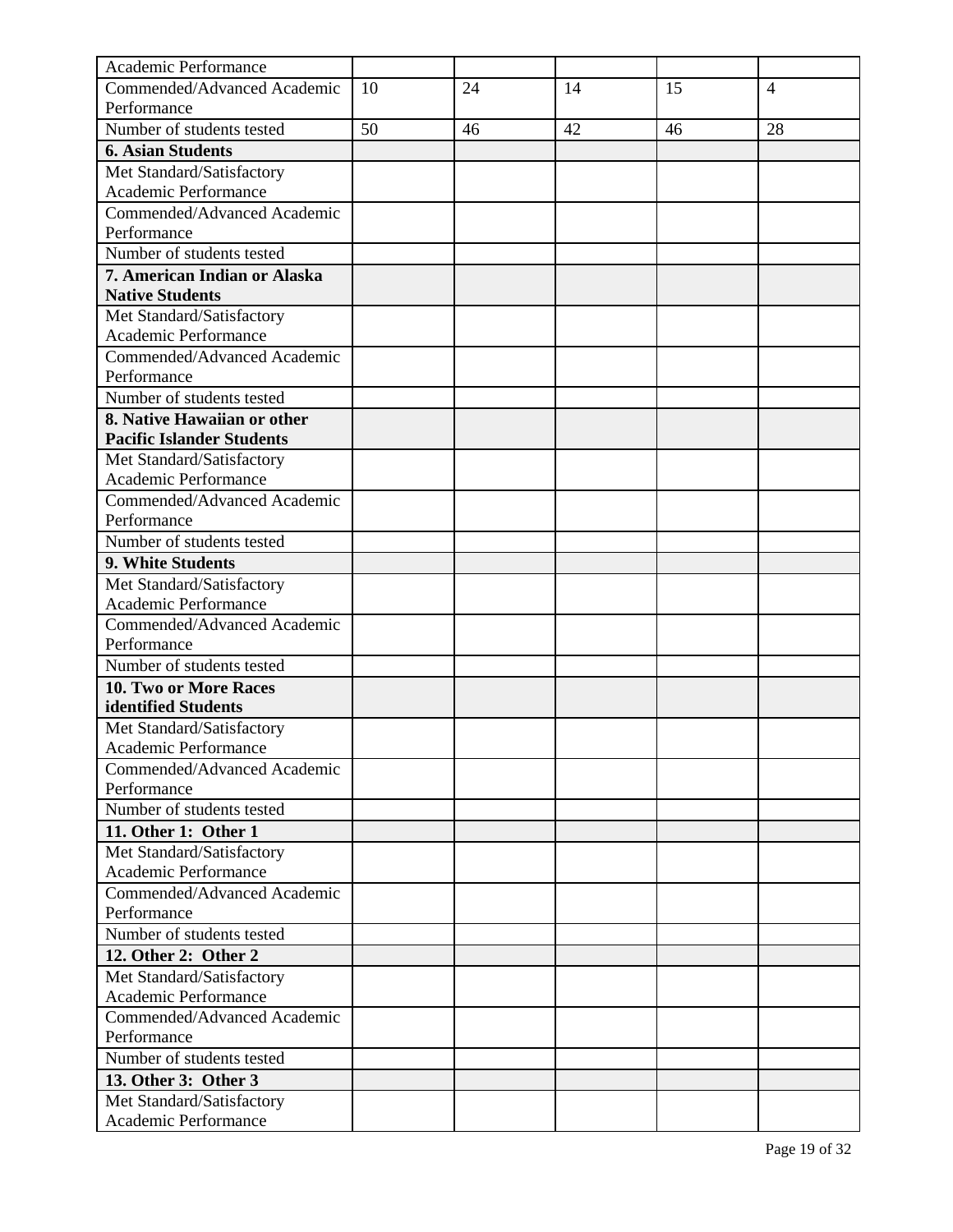| Commended/Advanced Academic<br>Performance |  |  |  |
|--------------------------------------------|--|--|--|
| Number of students tested                  |  |  |  |

**NOTES:** The state of Texas changed from the TAKS to the STAAR in 2012. 10th Graders continued taking the TAKS until 2012. Numbers reported for 2013 are for the STAAR End Of Course Geometry. The TAKS used the terms Met Standard and Commended Performance. The STAAR exam uses the terms: Level II: Satisfactory Academic Performance, and Level III: Advanced Academic Performance.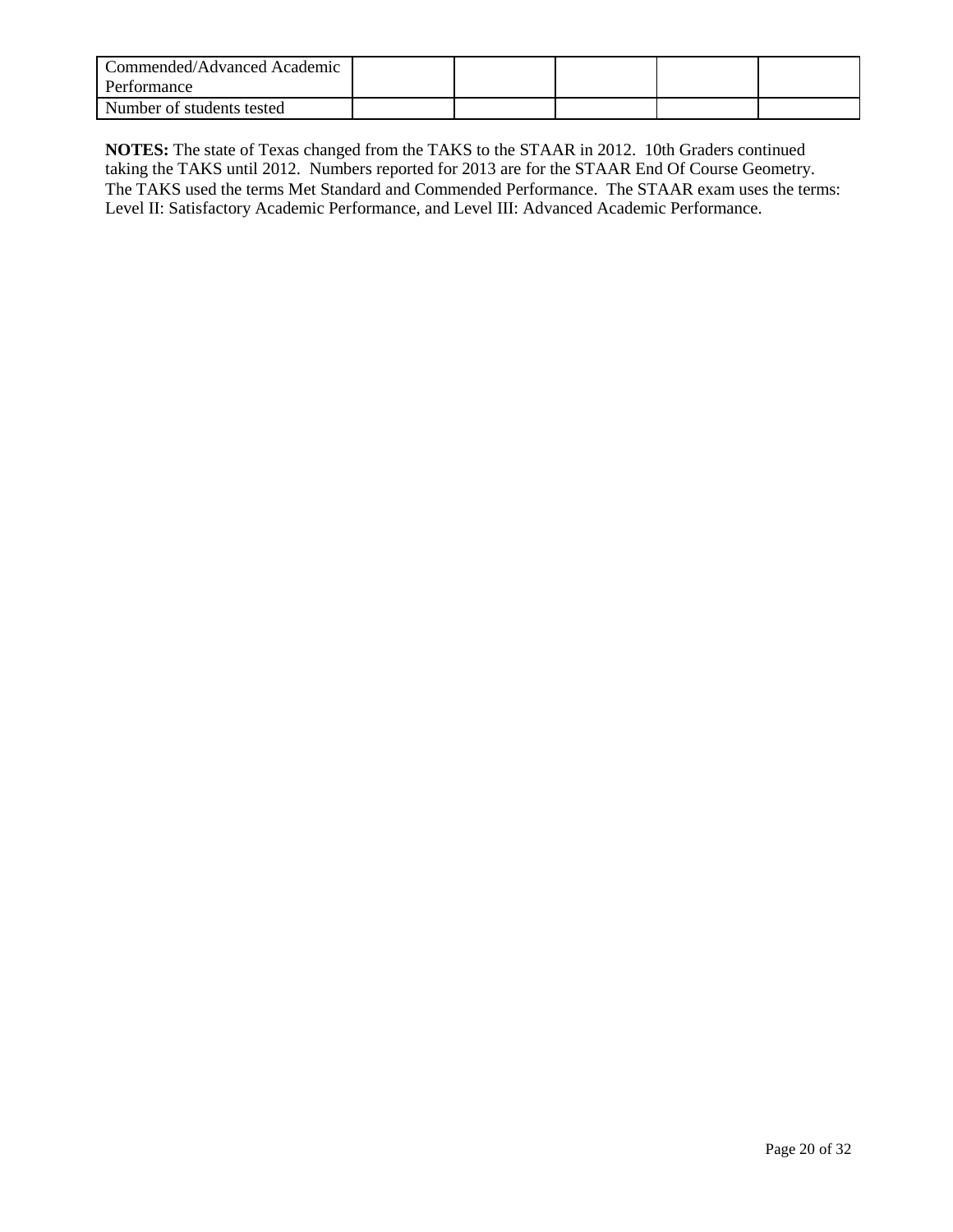**Subject:** <u>Math</u><br> **All Students Tested/Grade:** 11 **Test: TAKS/STAAR**<br> **Edition/Publication Publisher:** Pearson

### **Edition/Publication Year: 2013**

| School Year                      | 2012-2013        | 2011-2012        | 2010-2011      | 2009-2010        | 2008-2009      |
|----------------------------------|------------------|------------------|----------------|------------------|----------------|
| Testing month                    | May              | May              | May            | May              | May            |
| <b>SCHOOL SCORES*</b>            |                  |                  |                |                  |                |
| Met Standard                     | 99               | 100              | 99             | 100              | 95             |
| Commended                        | 41               | 54               | 32             | 19               | 32             |
| Number of students tested        | 95               | 83               | 87             | 68               | 57             |
| Percent of total students tested | 100              | 100              | 100            | 100              | 100            |
| Number of students tested with   | $\overline{0}$   | $\boldsymbol{0}$ | $\overline{0}$ | $\overline{0}$   | $\overline{0}$ |
| alternative assessment           |                  |                  |                |                  |                |
| % of students tested with        | $\boldsymbol{0}$ | $\boldsymbol{0}$ | $\mathbf{0}$   | $\boldsymbol{0}$ | $\overline{0}$ |
| alternative assessment           |                  |                  |                |                  |                |
| <b>SUBGROUP SCORES</b>           |                  |                  |                |                  |                |
| 1. Free and Reduced-Price        |                  |                  |                |                  |                |
| Meals/Socio-Economic/            |                  |                  |                |                  |                |
| <b>Disadvantaged Students</b>    |                  |                  |                |                  |                |
| Met Standard                     | 100              | 100              | 98             | 100              | 95             |
| Commended                        | 39               | 56               | 38             | 11               | 36             |
| Number of students tested        | 71               | 57               | 60             | 47               | 39             |
| 2. Students receiving Special    |                  |                  |                |                  |                |
| <b>Education</b>                 |                  |                  |                |                  |                |
| Met Standard                     |                  |                  |                |                  |                |
| Commended                        |                  |                  |                |                  |                |
| Number of students tested        |                  |                  |                |                  |                |
| 3. English Language Learner      |                  |                  |                |                  |                |
| <b>Students</b>                  |                  |                  |                |                  |                |
| Met Standard                     |                  |                  |                |                  |                |
| Commended                        |                  |                  |                |                  |                |
| Number of students tested        |                  |                  |                |                  |                |
| 4. Hispanic or Latino            |                  |                  |                |                  |                |
| <b>Students</b>                  |                  |                  |                |                  |                |
| Met Standard                     | 98               | 100              | 98             | 100              | 97             |
| Commended                        | 46               | 63               | 33             | 21               | 42             |
| Number of students tested        | 52               | 5                | 43             | $\overline{3}$   | 33             |
| 5. African-American              |                  |                  |                |                  |                |
| <b>Students</b>                  |                  |                  |                |                  |                |
| Met Standard                     | 100              | 100              | 100            | 100              | 91             |
| Commended                        | 34               | 44               | 32             | 13               | 18             |
| Number of students tested        | 41               | 39               | 41             | 31               | 22             |
| <b>6. Asian Students</b>         |                  |                  |                |                  |                |
| Met Standard                     |                  |                  |                |                  |                |
| Commended                        |                  |                  |                |                  |                |
| Number of students tested        |                  |                  |                |                  |                |
| 7. American Indian or            |                  |                  |                |                  |                |
| <b>Alaska Native Students</b>    |                  |                  |                |                  |                |
| Met Standard                     |                  |                  |                |                  |                |
| Commended                        |                  |                  |                |                  |                |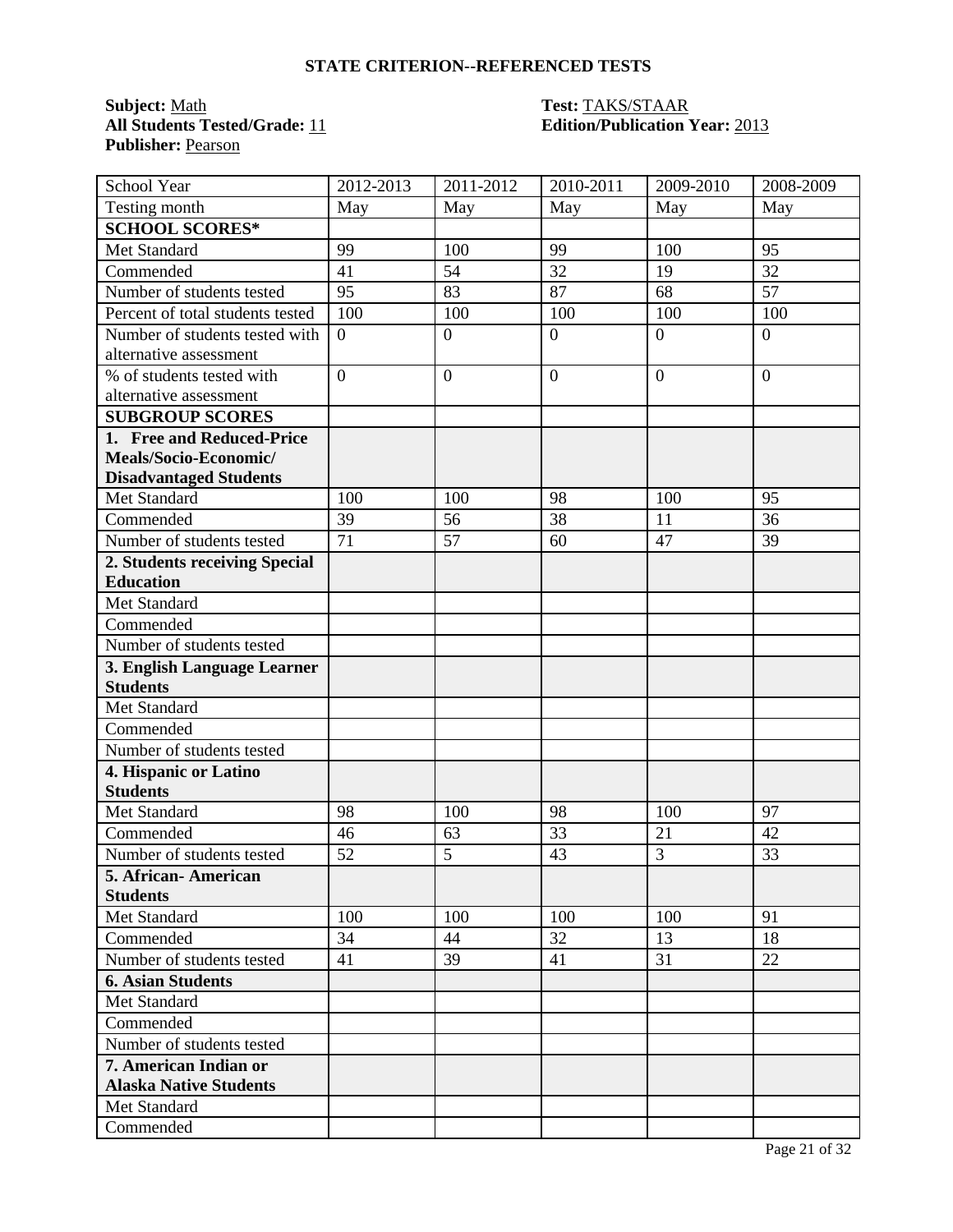| Number of students tested        |  |  |  |
|----------------------------------|--|--|--|
| 8. Native Hawaiian or other      |  |  |  |
| <b>Pacific Islander Students</b> |  |  |  |
| Met Standard                     |  |  |  |
| Commended                        |  |  |  |
| Number of students tested        |  |  |  |
| 9. White Students                |  |  |  |
| Met Standard                     |  |  |  |
| Commended                        |  |  |  |
| Number of students tested        |  |  |  |
| 10. Two or More Races            |  |  |  |
| identified Students              |  |  |  |
| Met Standard                     |  |  |  |
| Commended                        |  |  |  |
| Number of students tested        |  |  |  |
| 11. Other 1: Other 1             |  |  |  |
| Met Standard                     |  |  |  |
| Commended                        |  |  |  |
| Number of students tested        |  |  |  |
| 12. Other 2: Other 2             |  |  |  |
| Met Standard                     |  |  |  |
| Commended                        |  |  |  |
| Number of students tested        |  |  |  |
| 13. Other 3: Other 3             |  |  |  |
| Met Standard                     |  |  |  |
| Commended                        |  |  |  |
| Number of students tested        |  |  |  |

**NOTES:** All data from state TAKS tests for 11th Grade.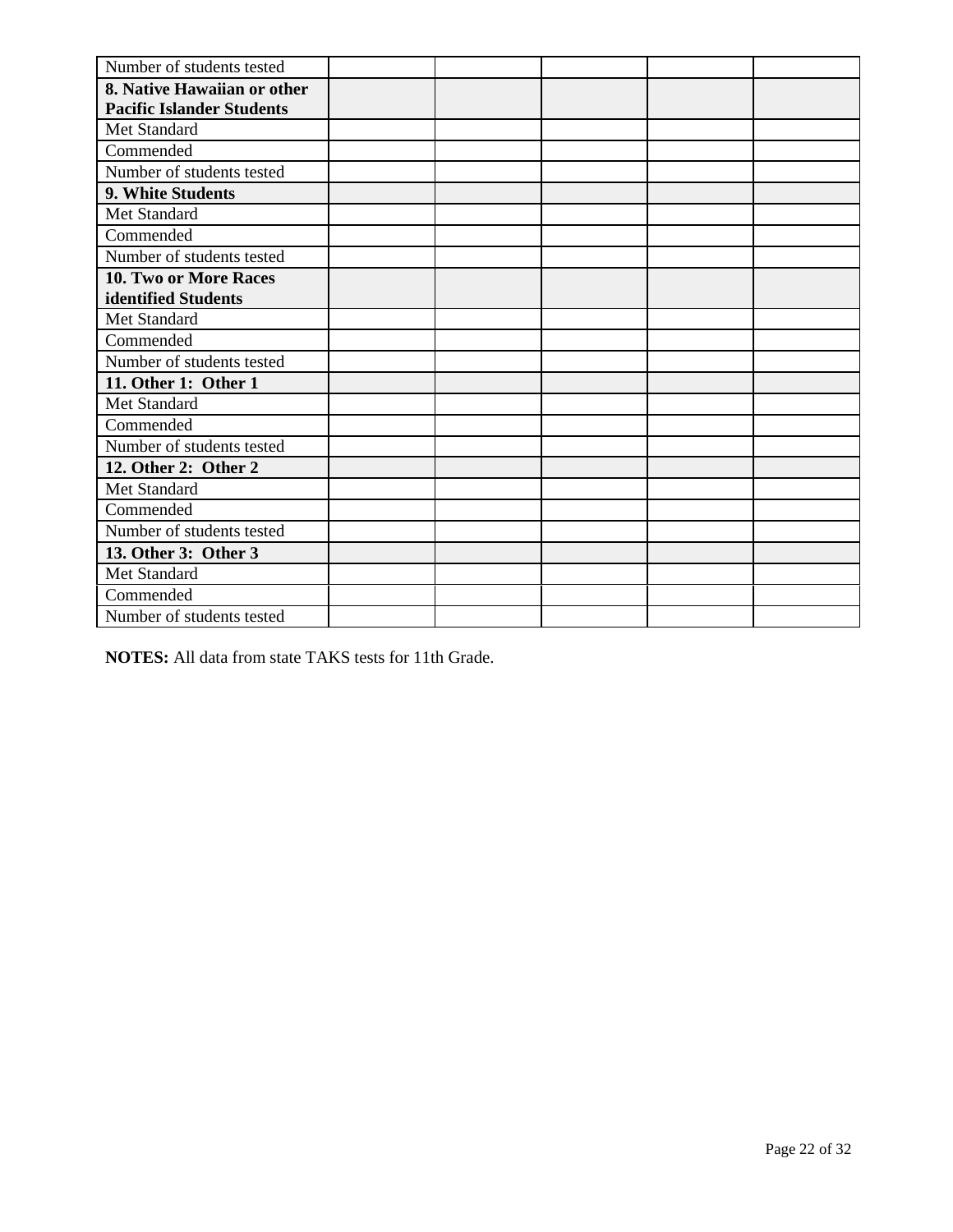**Subject:** Math **Test:** Texas Assessment of Academic Skills/State of Texas Assessment of Academic Readiness **All Students Tested/Grade:** 9 **Edition/Publication Year:** 2005

## **Publisher:** Pearson

| School Year                         | 2012-2013        | 2011-2012        | 2010-2011        | 2009-2010      | 2008-2009      |
|-------------------------------------|------------------|------------------|------------------|----------------|----------------|
| Testing month                       | May              | May              | May              | May            | May            |
| <b>SCHOOL SCORES*</b>               |                  |                  |                  |                |                |
| Met Standard/Satisfactory           | 94               | 98               | 95               | 99             | 90             |
| Academic Performance                |                  |                  |                  |                |                |
| Commended/Advanced Academic         | 30               | 22               | 50               | 54             | 39             |
| Performance                         |                  |                  |                  |                |                |
| Number of students tested           | 80               | 91               | 106              | 91             | 104            |
| Percent of total students tested    | 100              | 100              | 100              | 100            | 100            |
| Number of students tested with      | $\boldsymbol{0}$ | $\boldsymbol{0}$ | $\overline{0}$   | $\mathbf{0}$   | $\overline{0}$ |
| alternative assessment              |                  |                  |                  |                |                |
| % of students tested with           | $\overline{0}$   | $\overline{0}$   | $\boldsymbol{0}$ | $\overline{0}$ | $\overline{0}$ |
| alternative assessment              |                  |                  |                  |                |                |
| <b>SUBGROUP SCORES</b>              |                  |                  |                  |                |                |
| 1. Free and Reduced-Price           |                  |                  |                  |                |                |
| Meals/Socio-Economic/               |                  |                  |                  |                |                |
| <b>Disadvantaged Students</b>       |                  |                  |                  |                |                |
| Met Standard/Satisfactory           | 93               | 97               | 96               | 100            | 95             |
| Academic Performance                |                  |                  |                  |                |                |
| Commended/Advanced Academic         | 23               | 23               | 49               | 50             | 39             |
| Performance                         |                  |                  |                  |                |                |
| Number of students tested           | 55               | 67               | 89               | 62             | 65             |
| 2. Students receiving Special       |                  |                  |                  |                |                |
| <b>Education</b>                    |                  |                  |                  |                |                |
| Met Standard/Satisfactory           |                  |                  |                  |                |                |
| Academic Performance                |                  |                  |                  |                |                |
| Commended/Advanced Academic         |                  |                  |                  |                |                |
| Performance                         |                  |                  |                  |                |                |
| Number of students tested           |                  |                  |                  |                |                |
| 3. English Language Learner         |                  |                  |                  |                |                |
| <b>Students</b>                     |                  |                  |                  |                |                |
| Met Standard/Satisfactory           |                  |                  |                  |                |                |
| Academic Performance                |                  |                  |                  |                |                |
| Commended/Advanced Academic         |                  |                  |                  |                |                |
| Performance                         |                  |                  |                  |                |                |
| Number of students tested           |                  |                  |                  |                |                |
| 4. Hispanic or Latino Students      |                  |                  |                  |                |                |
| Met Standard/Satisfactory           | 94               | 98               | 94               | 100            | 94             |
| Academic Performance                |                  |                  |                  |                |                |
| Commended/Advanced Academic         | 29               | 21               | 59               | 64             | 47             |
| Performance                         |                  |                  |                  |                |                |
| Number of students tested           | 35               | 43               | 54               | 42             | 48             |
| <b>5. African-American Students</b> |                  |                  |                  |                |                |
| Met Standard/Satisfactory           | 93               | 98               | 96               | 97             | 88             |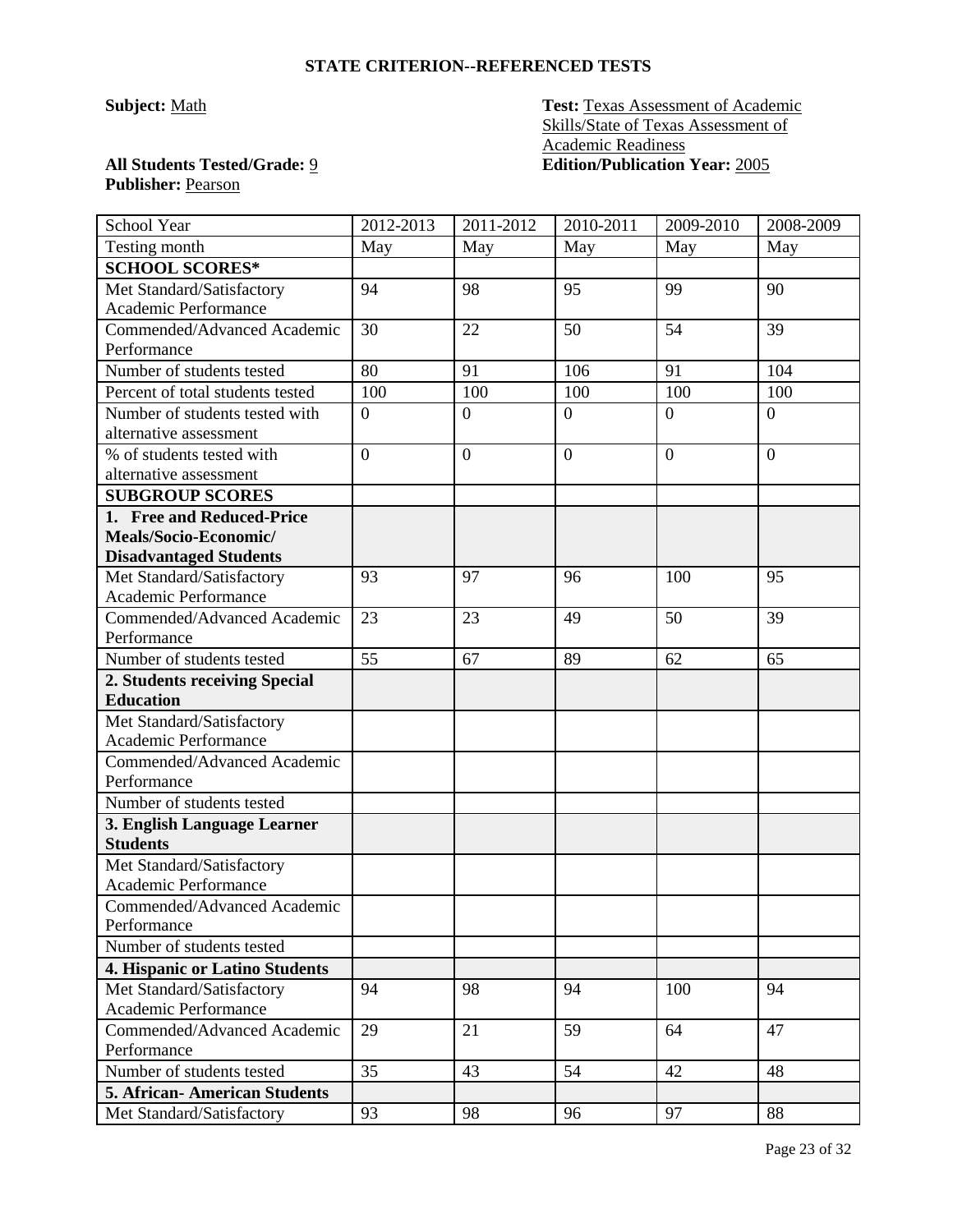| Academic Performance                                |    |    |    |    |    |
|-----------------------------------------------------|----|----|----|----|----|
| Commended/Advanced Academic                         | 33 | 20 | 38 | 41 | 32 |
| Performance                                         |    |    |    |    |    |
| Number of students tested                           | 40 | 44 | 48 | 39 | 50 |
| <b>6. Asian Students</b>                            |    |    |    |    |    |
| Met Standard/Satisfactory                           |    |    |    |    |    |
| Academic Performance                                |    |    |    |    |    |
| Commended/Advanced Academic                         |    |    |    |    |    |
| Performance                                         |    |    |    |    |    |
| Number of students tested                           |    |    |    |    |    |
| 7. American Indian or Alaska                        |    |    |    |    |    |
| <b>Native Students</b>                              |    |    |    |    |    |
| Met Standard/Satisfactory                           |    |    |    |    |    |
| Academic Performance                                |    |    |    |    |    |
| Commended/Advanced Academic                         |    |    |    |    |    |
| Performance                                         |    |    |    |    |    |
| Number of students tested                           |    |    |    |    |    |
| 8. Native Hawaiian or other                         |    |    |    |    |    |
| <b>Pacific Islander Students</b>                    |    |    |    |    |    |
| Met Standard/Satisfactory                           |    |    |    |    |    |
| Academic Performance                                |    |    |    |    |    |
| Commended/Advanced Academic                         |    |    |    |    |    |
| Performance                                         |    |    |    |    |    |
| Number of students tested                           |    |    |    |    |    |
| 9. White Students                                   |    |    |    |    |    |
| Met Standard/Satisfactory                           |    |    |    |    |    |
| Academic Performance                                |    |    |    |    |    |
| Commended/Advanced Academic                         |    |    |    |    |    |
| Performance                                         |    |    |    |    |    |
| Number of students tested                           |    |    |    |    |    |
| 10. Two or More Races                               |    |    |    |    |    |
| identified Students                                 |    |    |    |    |    |
| Met Standard/Satisfactory                           |    |    |    |    |    |
| Academic Performance<br>Commended/Advanced Academic |    |    |    |    |    |
| Performance                                         |    |    |    |    |    |
| Number of students tested                           |    |    |    |    |    |
| 11. Other 1: Other 1                                |    |    |    |    |    |
| Met Standard/Satisfactory                           |    |    |    |    |    |
| Academic Performance                                |    |    |    |    |    |
| Commended/Advanced Academic                         |    |    |    |    |    |
| Performance                                         |    |    |    |    |    |
| Number of students tested                           |    |    |    |    |    |
| 12. Other 2: Other 2                                |    |    |    |    |    |
| Met Standard/Satisfactory                           |    |    |    |    |    |
| Academic Performance                                |    |    |    |    |    |
| Commended/Advanced Academic                         |    |    |    |    |    |
| Performance                                         |    |    |    |    |    |
| Number of students tested                           |    |    |    |    |    |
| 13. Other 3: Other 3                                |    |    |    |    |    |
| Met Standard/Satisfactory                           |    |    |    |    |    |
| Academic Performance                                |    |    |    |    |    |
|                                                     |    |    |    |    |    |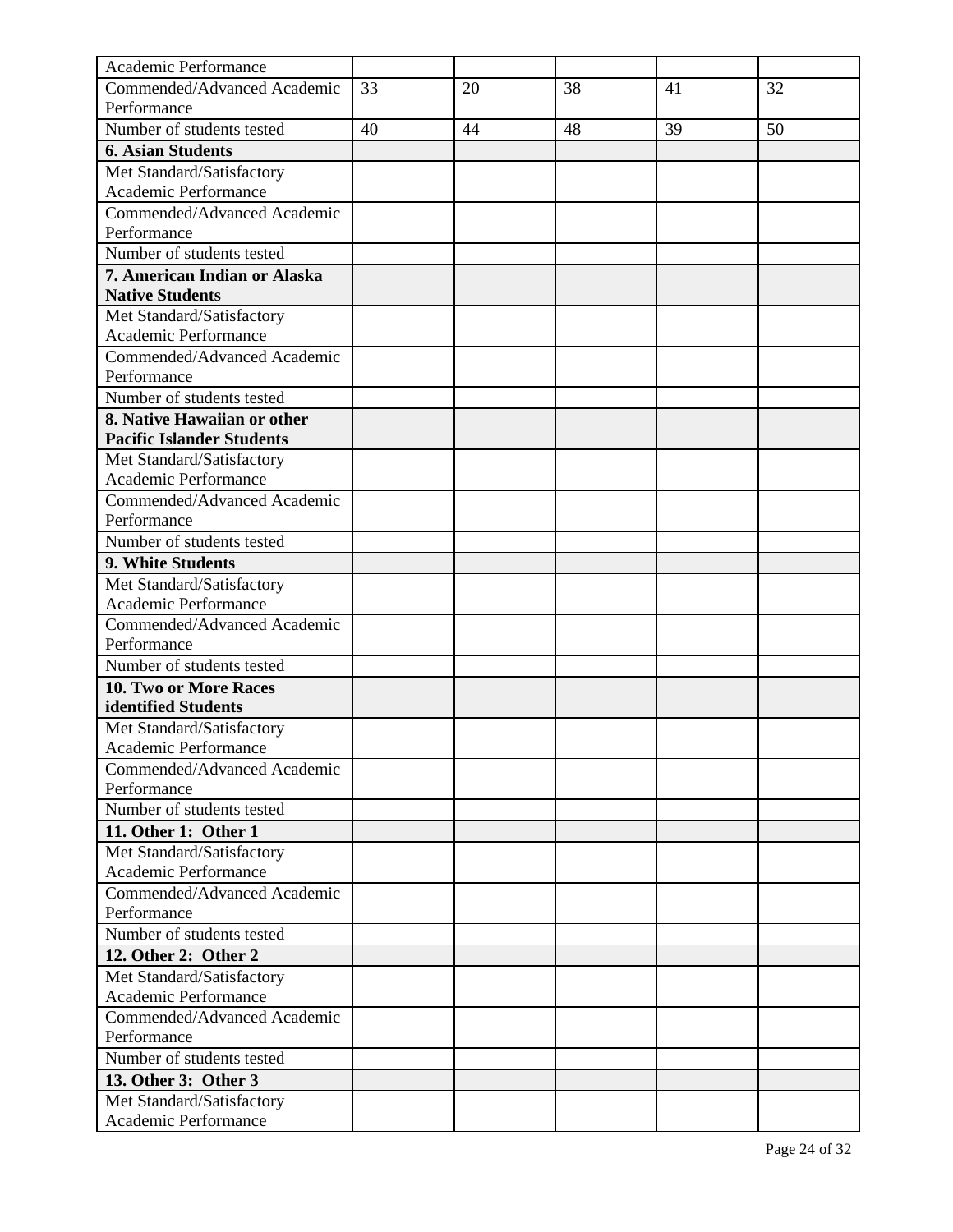| Commended/Advanced Academic<br>Performance |  |  |  |
|--------------------------------------------|--|--|--|
| Number of students tested                  |  |  |  |

**NOTES:** The State of Texas changed its evaluation system from the Texas Assessment of Knowledge and Skills (TAKS) to the more rigorous State of Texas Assessment of Academic Readiness in 2012. TAKS was a cumulative knowledge subject test and STAAR is an end of course test specific to the subject course students took that year (eg. TAKS 2011= Math but STAAR 2012=Algebra I)The STAAR exam uses the terms: Level II: Satisfactory Academic Performance, and Level III: Advanced Academic Performance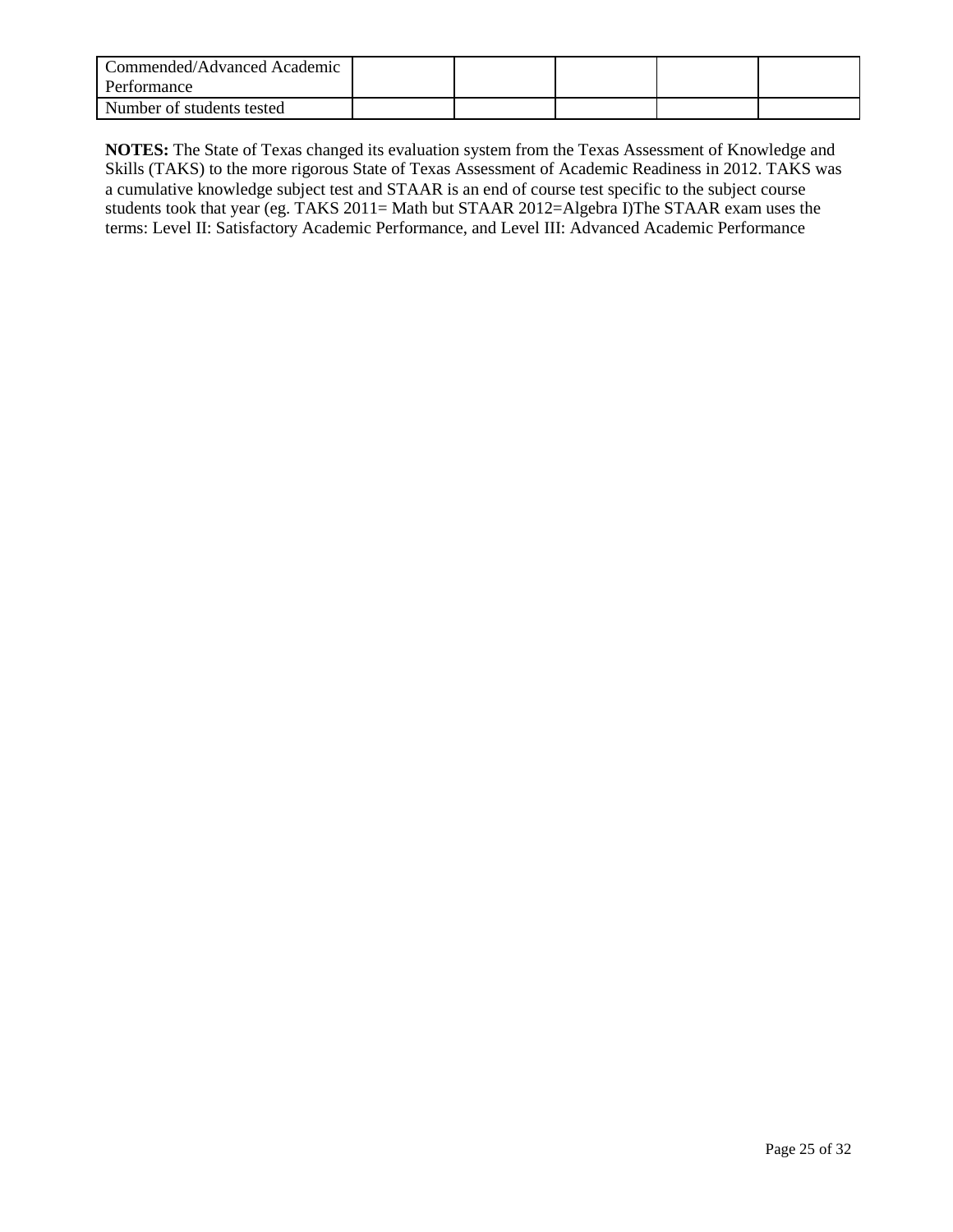**Subject:** Reading/ELA **Test:** TAKS / STAAR **All Students Tested/Grade:** 10 **Edition/Publication Year:** 2005 **Publisher:** Pearson

| School Year                      | 2012-2013      | 2011-2012        | 2010-2011    | 2009-2010      | 2008-2009      |
|----------------------------------|----------------|------------------|--------------|----------------|----------------|
| Testing month                    | May            | May              | May          | May            | May            |
| <b>SCHOOL SCORES*</b>            |                |                  |              |                |                |
| Met Standard                     | 93             | 95               | 100          | 100            | 95             |
| Commended                        | 24             | 20               | 23           | 17             | 11             |
| Number of students tested        | 113            | 110              | 93           | 100            | 66             |
| Percent of total students tested | 100            | 100              | 100          | 100            | 100            |
| Number of students tested with   | $\overline{0}$ | $\boldsymbol{0}$ | $\mathbf{0}$ | $\overline{0}$ |                |
| alternative assessment           |                |                  |              |                |                |
| % of students tested with        | $\overline{0}$ | $\overline{0}$   | $\mathbf{0}$ | $\overline{0}$ | $\overline{0}$ |
| alternative assessment           |                |                  |              |                |                |
| <b>SUBGROUP SCORES</b>           |                |                  |              |                |                |
| 1. Free and Reduced-Price        |                |                  |              |                |                |
| Meals/Socio-Economic/            |                |                  |              |                |                |
| <b>Disadvantaged Students</b>    |                |                  |              |                |                |
| <b>Met Standard</b>              | 92             | 95               | 100          | 100            | 98             |
| Commended                        | 20             | 18               | 22           | 16             | 14             |
| Number of students tested        | 85             | 77               | 69           | 68             | 44             |
| 2. Students receiving Special    |                |                  |              |                |                |
| <b>Education</b>                 |                |                  |              |                |                |
| Met Standard                     |                |                  |              |                |                |
| Commended                        |                |                  |              |                |                |
| Number of students tested        |                |                  |              |                |                |
| 3. English Language Learner      |                |                  |              |                |                |
| <b>Students</b>                  |                |                  |              |                |                |
| Met Standard                     |                |                  |              |                |                |
| Commended                        |                |                  |              |                |                |
| Number of students tested        |                |                  |              |                |                |
| 4. Hispanic or Latino            |                |                  |              |                |                |
| <b>Students</b>                  |                |                  |              |                |                |
| Met Standard                     | 93             | 95               | 100          | 100            | 94             |
| Commended                        | 33             | 23               | 24           | 16             | 12             |
| Number of students tested        | $\overline{7}$ | 60               | 41           | 49             | 34             |
| 5. African-American              |                |                  |              |                |                |
| <b>Students</b>                  |                |                  |              |                |                |
| Met Standard                     | 92             | 96               | 100          | 100            | 100            |
| Commended                        | 10             | 15               | 24           | 17             | $\overline{7}$ |
| Number of students tested        | 48             | 46               | 42           | 46             | 28             |
| <b>6. Asian Students</b>         |                |                  |              |                |                |
| Met Standard                     |                |                  |              |                |                |
| Commended                        |                |                  |              |                |                |
| Number of students tested        |                |                  |              |                |                |
| 7. American Indian or            |                |                  |              |                |                |
| <b>Alaska Native Students</b>    |                |                  |              |                |                |
| Met Standard                     |                |                  |              |                |                |
| Commended                        |                |                  |              |                |                |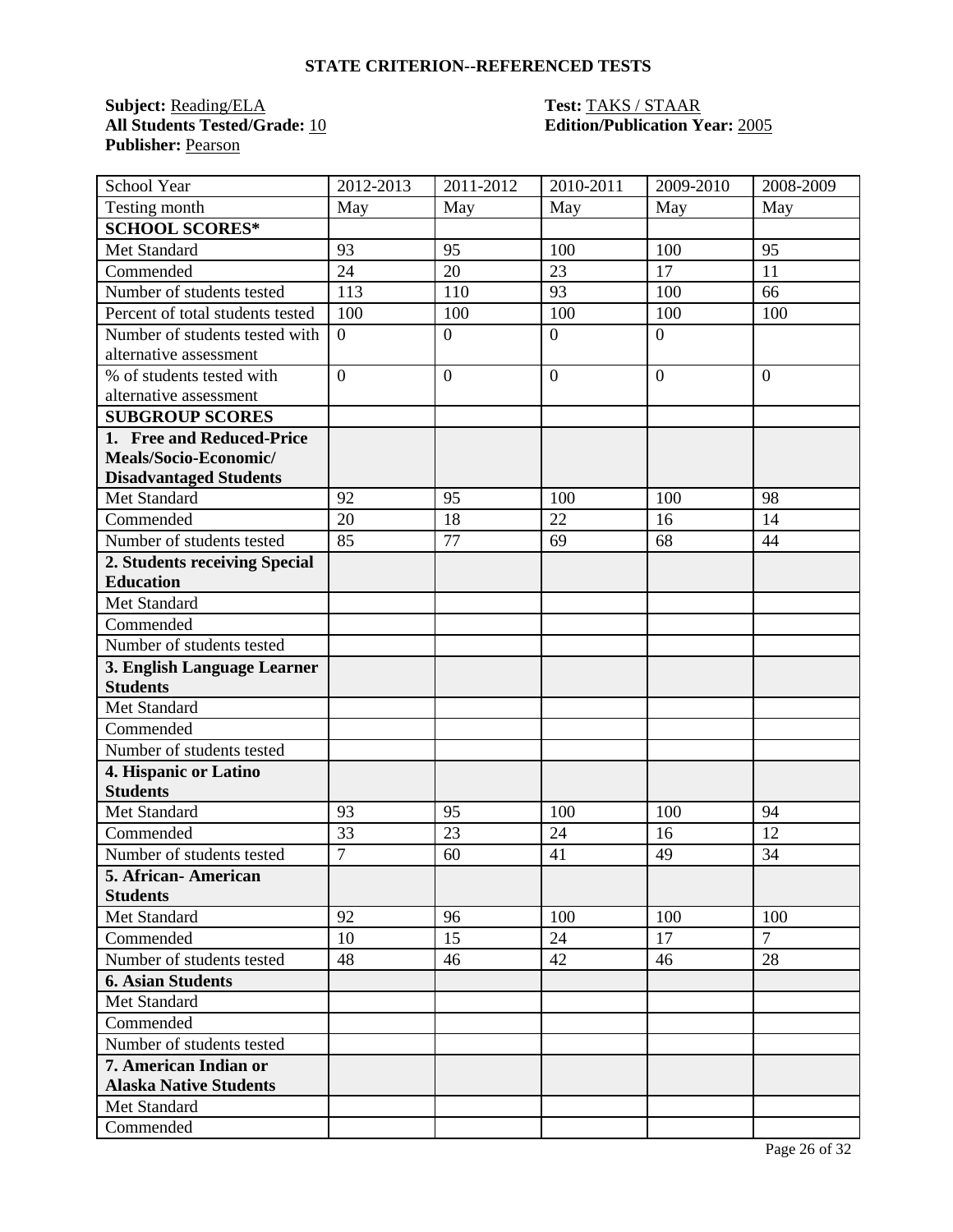| Number of students tested        |  |  |  |
|----------------------------------|--|--|--|
| 8. Native Hawaiian or other      |  |  |  |
| <b>Pacific Islander Students</b> |  |  |  |
| Met Standard                     |  |  |  |
| Commended                        |  |  |  |
| Number of students tested        |  |  |  |
| 9. White Students                |  |  |  |
| Met Standard                     |  |  |  |
| Commended                        |  |  |  |
| Number of students tested        |  |  |  |
| <b>10. Two or More Races</b>     |  |  |  |
| identified Students              |  |  |  |
| Met Standard                     |  |  |  |
| Commended                        |  |  |  |
| Number of students tested        |  |  |  |
| 11. Other 1: Other 1             |  |  |  |
| Met Standard                     |  |  |  |
| Commended                        |  |  |  |
| Number of students tested        |  |  |  |
| 12. Other 2: Other 2             |  |  |  |
| Met Standard                     |  |  |  |
| Commended                        |  |  |  |
| Number of students tested        |  |  |  |
| 13. Other 3: Other 3             |  |  |  |
| Met Standard                     |  |  |  |
| Commended                        |  |  |  |
| Number of students tested        |  |  |  |

**NOTES:** TAKS ELA data recorded for 2009-2012. STAAR Reading data recorded for 2013. The state of Texas changed from the TAKS to the STAAR in 2012. 10th Graders continued taking the TAKS until 2012. Numbers reported for 2013 are for the STAAR End Of Course Reading. The TAKS used the terms Met Standard and Commended Performance. The STAAR exam uses the terms: Level II: Satisfactory Academic Performance, and Level III: Advanced Academic Performance.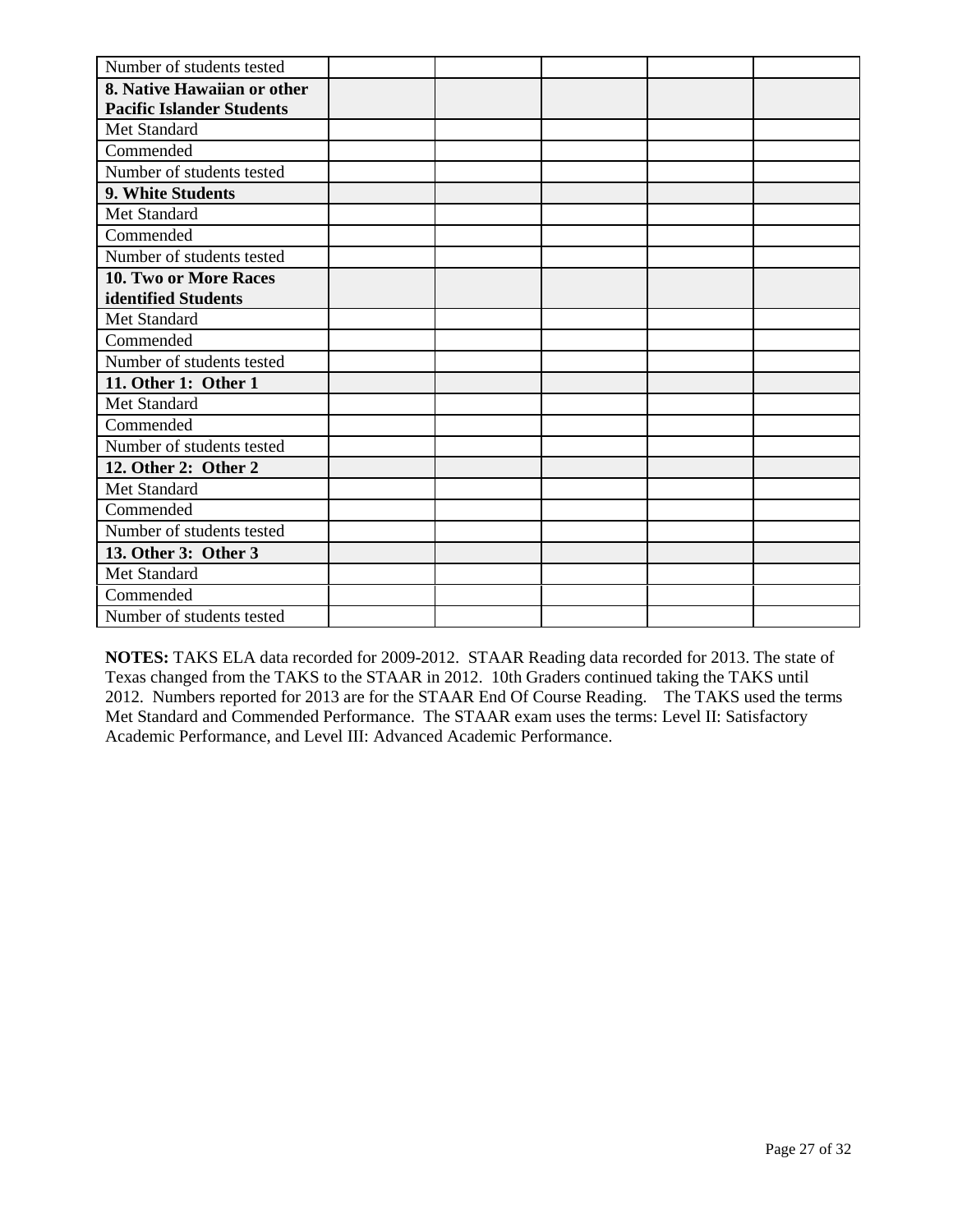**Subject:** Reading/ELA **Test:** TAKS ELA **All Students Tested/Grade:** 11 **Edition/Publication Year:** 2005 **Publisher:** Pearson

| School Year                      | 2012-2013        | 2011-2012      | 2010-2011      | 2009-2010      | 2008-2009      |
|----------------------------------|------------------|----------------|----------------|----------------|----------------|
| Testing month                    | Apr              | Apr            | Apr            | Apr            | Apr            |
| <b>SCHOOL SCORES*</b>            |                  |                |                |                |                |
| Met Standard                     | 100              | 100            | 100            | 97             | 96             |
| Commended                        | 34               | 51             | 29             | 19             | 30             |
| Number of students tested        | 95               | 83             | 87             | 68             | 57             |
| Percent of total students tested | 100              | 100            | 100            | 100            | 100            |
| Number of students tested with   | $\boldsymbol{0}$ | $\mathbf{0}$   | $\overline{0}$ | $\overline{0}$ | $\overline{0}$ |
| alternative assessment           |                  |                |                |                |                |
| % of students tested with        | $\overline{0}$   | $\overline{0}$ | $\overline{0}$ | $\overline{0}$ | $\overline{0}$ |
| alternative assessment           |                  |                |                |                |                |
| <b>SUBGROUP SCORES</b>           |                  |                |                |                |                |
| 1. Free and Reduced-Price        |                  |                |                |                |                |
| Meals/Socio-Economic/            |                  |                |                |                |                |
| <b>Disadvantaged Students</b>    |                  |                |                |                |                |
| Met Standard                     | 100              | 100            | 100            | 96             | 95             |
| Commended                        | 34               | 42             | 30             | 15             | 31             |
| Number of students tested        | 71               | 57             | 60             | 46             | 39             |
| 2. Students receiving Special    |                  |                |                |                |                |
| <b>Education</b>                 |                  |                |                |                |                |
| Met Standard                     |                  |                |                |                |                |
| Commended                        |                  |                |                |                |                |
| Number of students tested        |                  |                |                |                |                |
| 3. English Language Learner      |                  |                |                |                |                |
| <b>Students</b>                  |                  |                |                |                |                |
| Met Standard                     |                  |                |                |                |                |
| Commended                        |                  |                |                |                |                |
| Number of students tested        |                  |                |                |                |                |
| 4. Hispanic or Latino            |                  |                |                |                |                |
| <b>Students</b>                  |                  |                |                |                |                |
| Met Standard                     | 100              | 100            | 100            | 97             | 97             |
| Commended                        | 42               | 54             | 23             | 16             | 27             |
| Number of students tested        | 52               | 35             | 43             | 31             | 33             |
| 5. African-American              |                  |                |                |                |                |
| <b>Students</b>                  |                  |                |                |                |                |
| Met Standard                     | 100              | 100            | 100            | 97             | 95             |
| Commended                        | 20               | 49             | 32             | 23             | 32             |
| Number of students tested        | 41               | 39             | 41             | $\mathbf{1}$   | 22             |
| <b>6. Asian Students</b>         |                  |                |                |                |                |
| Met Standard                     |                  |                |                |                |                |
| Commended                        |                  |                |                |                |                |
| Number of students tested        |                  |                |                |                |                |
| 7. American Indian or            |                  |                |                |                |                |
| <b>Alaska Native Students</b>    |                  |                |                |                |                |
| Met Standard                     |                  |                |                |                |                |
| Commended                        |                  |                |                |                |                |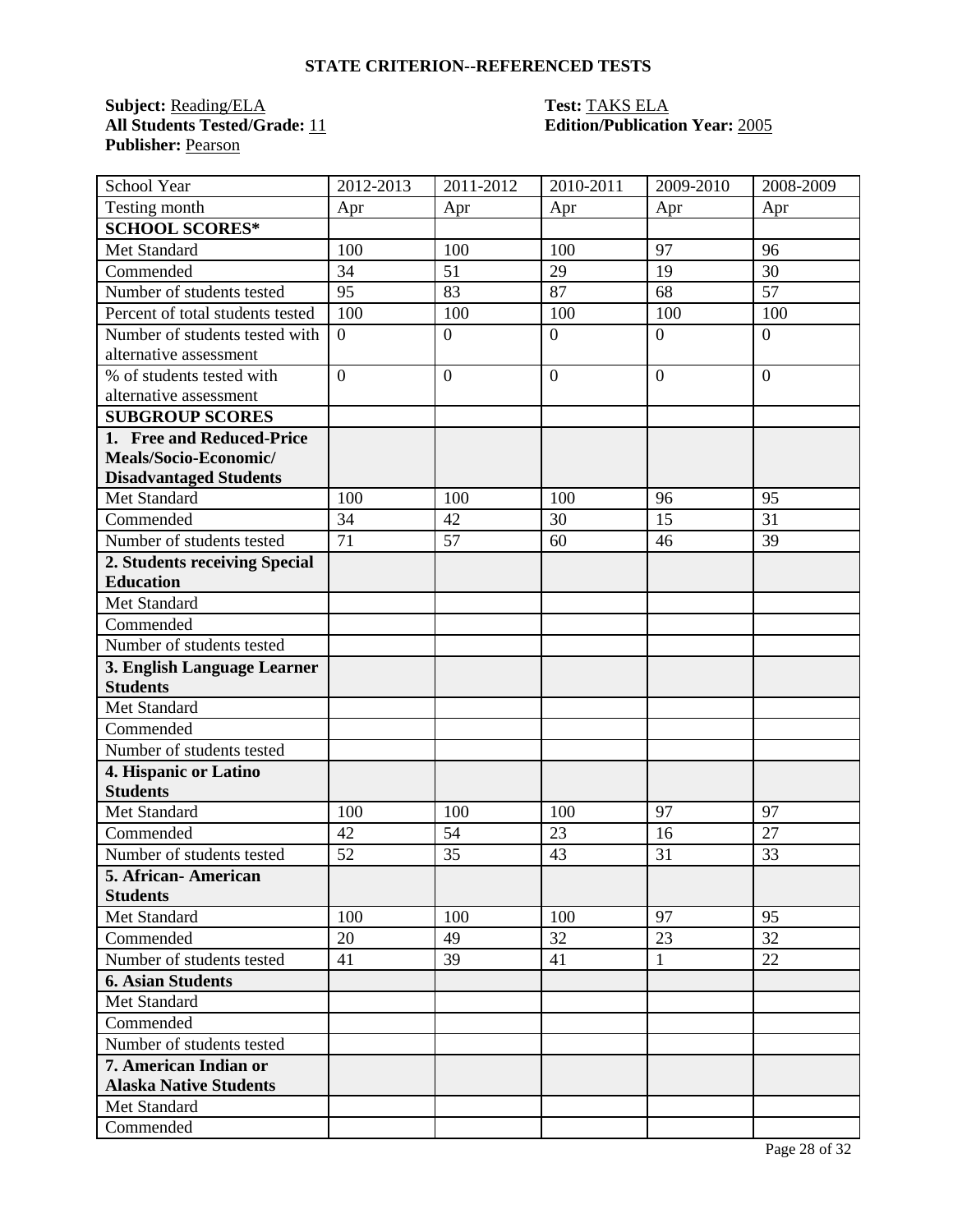| Number of students tested                                       |  |  |  |
|-----------------------------------------------------------------|--|--|--|
| 8. Native Hawaiian or other<br><b>Pacific Islander Students</b> |  |  |  |
| Met Standard                                                    |  |  |  |
| Commended                                                       |  |  |  |
| Number of students tested                                       |  |  |  |
| 9. White Students                                               |  |  |  |
| Met Standard                                                    |  |  |  |
| Commended                                                       |  |  |  |
| Number of students tested                                       |  |  |  |
| 10. Two or More Races                                           |  |  |  |
| identified Students                                             |  |  |  |
| Met Standard                                                    |  |  |  |
| Commended                                                       |  |  |  |
| Number of students tested                                       |  |  |  |
| 11. Other 1: Other 1                                            |  |  |  |
| Met Standard                                                    |  |  |  |
| Commended                                                       |  |  |  |
| Number of students tested                                       |  |  |  |
| 12. Other 2: Other 2                                            |  |  |  |
| Met Standard                                                    |  |  |  |
| Commended                                                       |  |  |  |
| Number of students tested                                       |  |  |  |
| 13. Other 3: Other 3                                            |  |  |  |
| Met Standard                                                    |  |  |  |
| Commended                                                       |  |  |  |
| Number of students tested                                       |  |  |  |

**NOTES:** All data from state TAKS test for 11th Grade.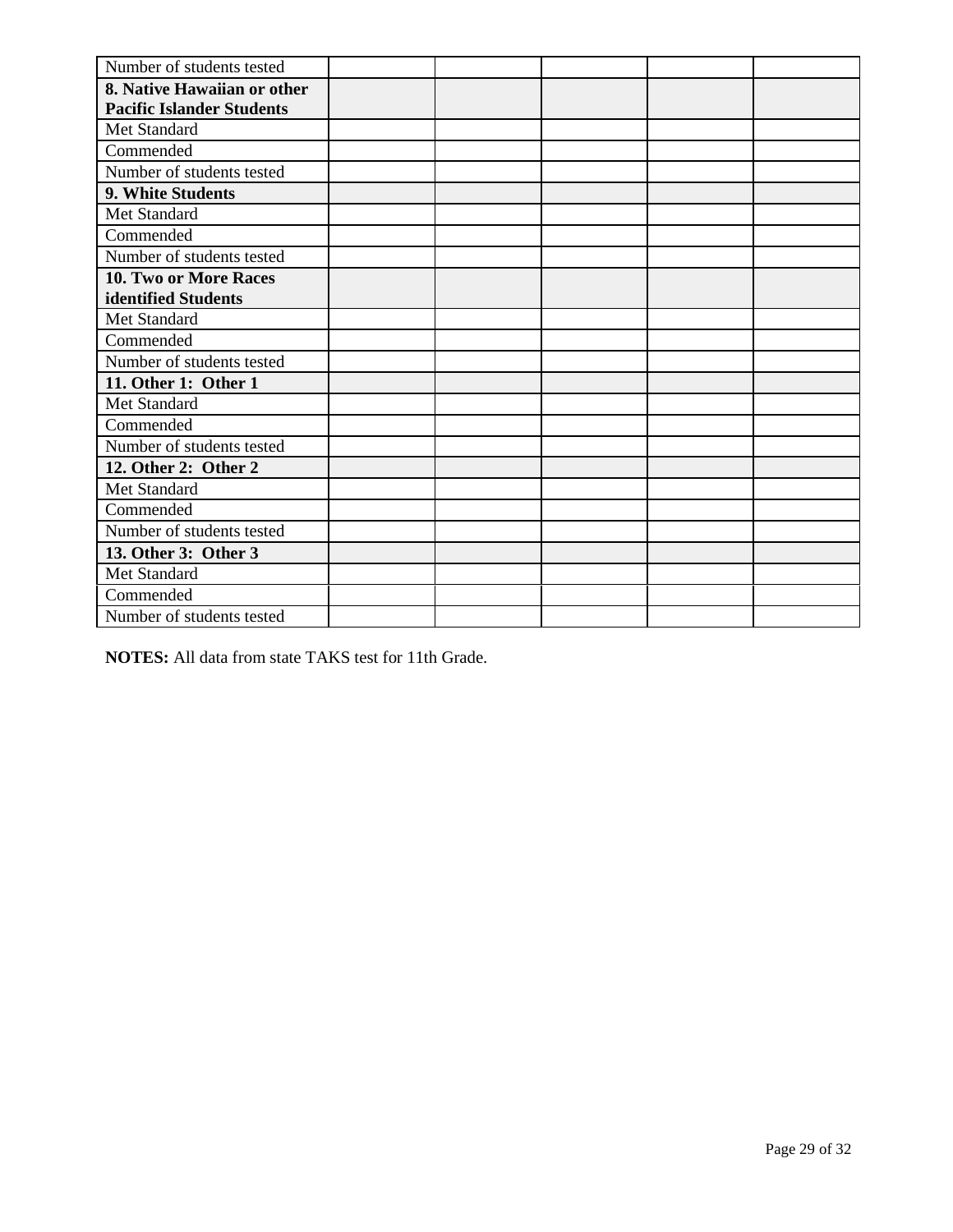**Subject:** <u>Reading/ELA</u> **Test: TAKS/STAAR**<br> **All Students Tested/Grade:** <u>9</u> **Test: Edition/Publication Publisher:** Pearson

## **All Students Tested/Grade:** 9 **Edition/Publication Year:** 2005

| School Year                         | 2012-2013        | 2011-2012        | 2010-2011      | 2009-2010      | 2008-2009      |
|-------------------------------------|------------------|------------------|----------------|----------------|----------------|
| Testing month                       | May              | May              | May            | May            | May            |
| <b>SCHOOL SCORES*</b>               |                  |                  |                |                |                |
| Met Standard/Satisfactory           | 89               | 84               | 98             | 100            | 100            |
| Academic Performance                |                  |                  |                |                |                |
| Commended/Advanced Academic         | 9                | 3                | 50             | 30             | 42             |
| Performance                         |                  |                  |                |                |                |
| Number of students tested           | 111              | 117              | 105            | 91             | 104            |
| Percent of total students tested    | 100              | 100              | 100            | 100            | 100            |
| Number of students tested with      | $\boldsymbol{0}$ | $\overline{0}$   | $\overline{0}$ | $\overline{0}$ | $\overline{0}$ |
| alternative assessment              |                  |                  |                |                |                |
| % of students tested with           | $\overline{0}$   | $\boldsymbol{0}$ | $\overline{0}$ | $\overline{0}$ | $\overline{0}$ |
| alternative assessment              |                  |                  |                |                |                |
| <b>SUBGROUP SCORES</b>              |                  |                  |                |                |                |
| 1. Free and Reduced-Price           |                  |                  |                |                |                |
| Meals/Socio-Economic/               |                  |                  |                |                |                |
| <b>Disadvantaged Students</b>       |                  |                  |                |                |                |
| Met Standard/Satisfactory           | 89               | 82               | 98             | 100            | 100            |
| Academic Performance                |                  |                  |                |                |                |
| Commended/Advanced Academic         | 8                | $\overline{2}$   | 51             | 29             | 42             |
| Performance                         |                  |                  |                |                |                |
| Number of students tested           | 79               | 84               | 88             | 62             | 65             |
| 2. Students receiving Special       |                  |                  |                |                |                |
| <b>Education</b>                    |                  |                  |                |                |                |
| Met Standard/Satisfactory           |                  |                  |                |                |                |
| Academic Performance                |                  |                  |                |                |                |
| Commended/Advanced Academic         |                  |                  |                |                |                |
| Performance                         |                  |                  |                |                |                |
| Number of students tested           |                  |                  |                |                |                |
| 3. English Language Learner         |                  |                  |                |                |                |
| <b>Students</b>                     |                  |                  |                |                |                |
| Met Standard/Satisfactory           |                  |                  |                |                |                |
| Academic Performance                |                  |                  |                |                |                |
| Commended/Advanced Academic         |                  |                  |                |                |                |
| Performance                         |                  |                  |                |                |                |
| Number of students tested           |                  |                  |                |                |                |
| 4. Hispanic or Latino Students      |                  |                  |                |                |                |
| Met Standard/Satisfactory           | 85               | 84               | 98             | 100            | 100            |
| Academic Performance                |                  |                  |                |                |                |
| Commended/Advanced Academic         | 9                | $\overline{4}$   | 60             | 36             | 40             |
| Performance                         |                  |                  |                |                |                |
| Number of students tested           | 54               | 57               | 53             | 42             | 48             |
| <b>5. African-American Students</b> |                  |                  |                |                |                |
| Met Standard/Satisfactory           | 94               | 83               | 98             | 100            | 100            |
| Academic Performance                |                  |                  |                |                |                |
| Commended/Advanced Academic         | 10               | $\overline{4}$   | 42             | 23             | 46             |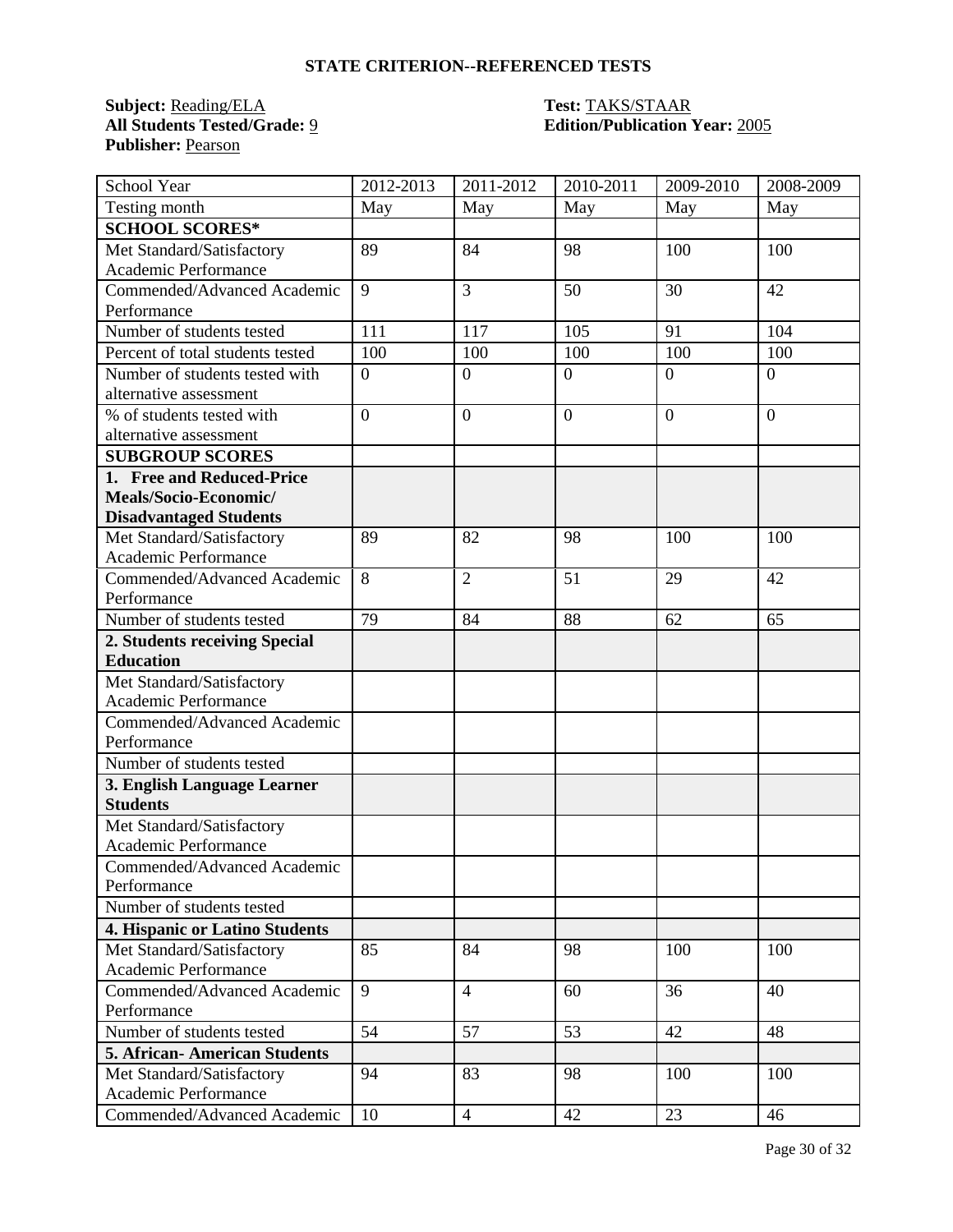| Performance                                         |    |    |    |    |    |
|-----------------------------------------------------|----|----|----|----|----|
| Number of students tested                           | 48 | 53 | 48 | 39 | 50 |
| <b>6. Asian Students</b>                            |    |    |    |    |    |
| Met Standard/Satisfactory                           |    |    |    |    |    |
| Academic Performance                                |    |    |    |    |    |
| Commended/Advanced Academic                         |    |    |    |    |    |
| Performance                                         |    |    |    |    |    |
| Number of students tested                           |    |    |    |    |    |
| 7. American Indian or Alaska                        |    |    |    |    |    |
| <b>Native Students</b>                              |    |    |    |    |    |
| Met Standard/Satisfactory                           |    |    |    |    |    |
| Academic Performance                                |    |    |    |    |    |
| Commended/Advanced Academic                         |    |    |    |    |    |
| Performance                                         |    |    |    |    |    |
| Number of students tested                           |    |    |    |    |    |
| 8. Native Hawaiian or other                         |    |    |    |    |    |
| <b>Pacific Islander Students</b>                    |    |    |    |    |    |
| Met Standard/Satisfactory                           |    |    |    |    |    |
| Academic Performance                                |    |    |    |    |    |
| Commended/Advanced Academic                         |    |    |    |    |    |
| Performance                                         |    |    |    |    |    |
| Number of students tested                           |    |    |    |    |    |
| 9. White Students                                   |    |    |    |    |    |
| Met Standard/Satisfactory                           |    |    |    |    |    |
| Academic Performance                                |    |    |    |    |    |
| Commended/Advanced Academic                         |    |    |    |    |    |
| Performance                                         |    |    |    |    |    |
| Number of students tested                           |    |    |    |    |    |
| <b>10. Two or More Races</b>                        |    |    |    |    |    |
| identified Students                                 |    |    |    |    |    |
| Met Standard/Satisfactory                           |    |    |    |    |    |
| Academic Performance                                |    |    |    |    |    |
| Commended/Advanced Academic                         |    |    |    |    |    |
| Performance                                         |    |    |    |    |    |
| Number of students tested                           |    |    |    |    |    |
| 11. Other 1: Other 1                                |    |    |    |    |    |
| Met Standard/Satisfactory                           |    |    |    |    |    |
| Academic Performance<br>Commended/Advanced Academic |    |    |    |    |    |
| Performance                                         |    |    |    |    |    |
| Number of students tested                           |    |    |    |    |    |
| 12. Other 2: Other 2                                |    |    |    |    |    |
|                                                     |    |    |    |    |    |
| Met Standard/Satisfactory<br>Academic Performance   |    |    |    |    |    |
| Commended/Advanced Academic                         |    |    |    |    |    |
| Performance                                         |    |    |    |    |    |
| Number of students tested                           |    |    |    |    |    |
| 13. Other 3: Other 3                                |    |    |    |    |    |
| Met Standard/Satisfactory                           |    |    |    |    |    |
| Academic Performance                                |    |    |    |    |    |
| Commended/Advanced Academic                         |    |    |    |    |    |
| Performance                                         |    |    |    |    |    |
|                                                     |    |    |    |    |    |